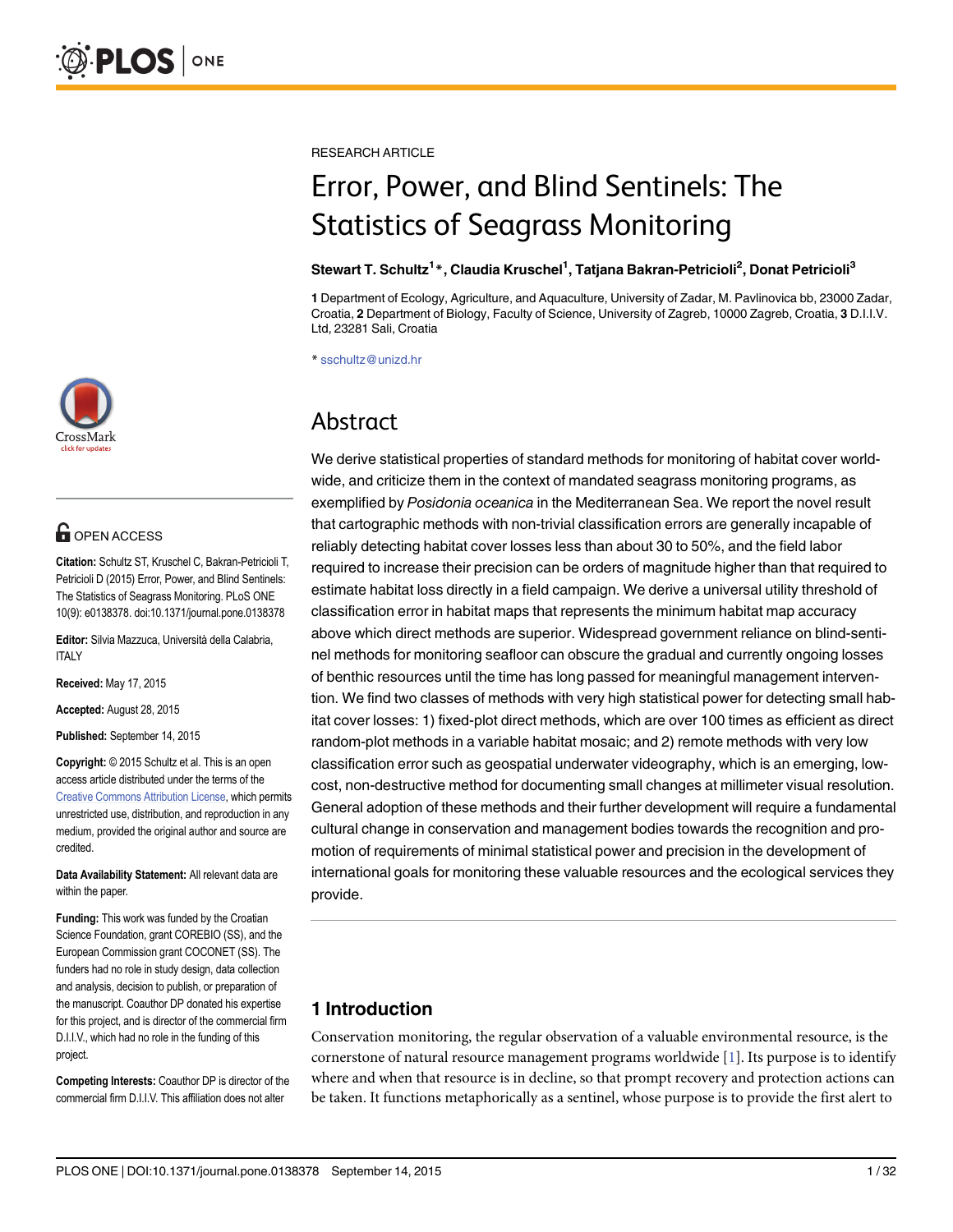<span id="page-1-0"></span>

the authors' adherence to PLOS ONE policies on sharing data and materials, and there are no competing interests in employment, consultancy, patents, products in development, marketed products, or other outcomes of this project.

the presence of threats, as signalled by negative changes in the resource [[2\]](#page-27-0). If monitoring is not capable of reliably recognizing decline as it first occurs, then it is a failure as a sentinel, and it fails the management program that depends on it  $[3]$  $[3]$ . Nevertheless, to outside observers the program may, for a time, appear both responsible and successful, because it is built on a formally approved monitoring protocol, and at least initially, that protocol does not show any significant loss in the resource it is charged to watch.

The two major obstacles to successful monitoring are 1) natural variation in the resource, and 2) inherent methodological error or uncertainty [[4\]](#page-27-0). Both introduce random or systematic noise into any measurement of loss. If the noise overwhelms the signal, then the method cannot distinguish signal from noise. If it cannot distinguish signal from noise, then the method is no better than a coin toss, and is in practical terms a blind sentinel. If a management program relies on such a method for surveillance of a threatened resource, then this reliance effectively guarantees the loss of the resource. Such losses have been documented repeatedly on four continents [[5](#page-27-0)–[7\]](#page-27-0). For this reason, such methods are often considered worse than no monitoring at all  $[5, 8]$  $[5, 8]$  $[5, 8]$ , since investing alternatively in other kinds of knowledge, such as patterns of human disturbance known to cause habitat degradation, will likely provide more predictive power than a coin toss [\[9](#page-27-0)].

Several recent reviews of environmental monitoring programs worldwide have indicated that very few such programs are statistically powerful enough to detect losses in the resources for which they are responsible. For example, in Australia "the record on monitoring is appalling for all government agencies involved in forest management"  $[7]$  $[7]$ , and worldwide "millions" of dollars are currently being wasted on monitoring programmes that have no realistic chance of detecting changes in the variables of interest" [\[5\]](#page-27-0). These problems have created an ongoing "crisis of credibility in the value and relevance of the entire monitoring process" [\[6](#page-27-0)] because, ironically, the very measures created to expose the decline of valuable resources have instead obscured their decline, ensuring that those at risk will continue to decline undetected until large and likely irreversible losses occur  $[1, 5-7]$  $[1, 5-7]$  $[1, 5-7]$  $[1, 5-7]$  $[1, 5-7]$  $[1, 5-7]$ . In practical terms, monitoring programs in many regions, both terrestrial and aquatic, are functioning as blind sentinels, unable to clearly perceive losses until the time has long passed for any meaningful conservation intervention. The main reason for this dysfunction is that conservation policy and management bodies, and the non-governmental organizations (NGOs) under contract with them, often do not have the pertinent scientific and technical expertise, and because they are not a part of the academic community, their study designs are not subject to peer review and they are generally not under any formal obligation to follow the advice of scientists  $[5]$  $[5]$  $[5]$ . They are a subset of the economy that is de facto scientific, but not beholden to any formal scientific body.

Scientists have known for decades that the commonly used methods worldwide for monitoring seagrass cover and density have unacceptably low statistical power, and therefore "can only detect a reliable tendency towards seagrass loss when the seagrass meadows monitored have already experienced substantial damage" ( $[10]$  $[10]$  $[10]$ , p. 201). In the case of slow-growing species such as Posidonia, whose horizontal rhizomes have not been observed in nature to grow more than about 6 cm in one year, moderate loss beyond a local scale is catastrophic and unlikely to be reversed in the lifetime of managers  $[11, 12]$  $[11, 12]$  $[11, 12]$  $[11, 12]$  $[11, 12]$ . Such losses are costly; *Posidonia* oceanica and similar seagrasses are estimated to provide 1.72 million euros per year per hectare in ecosystem services (sediment accretion, erosion control, habitat, food web energy input, water purification;  $[13]$  $[13]$  $[13]$ ). Duarte  $[10]$  pointed out that if we are serious about safeguarding this value, then the first management priority should be the development and use of monitoring methods with statistical power sufficient to detect a loss of [10](#page-27-0)% ( $[10]$ , p. 202). This should probably be considered a bare minimum, with a target of 2–5% preferable, since an annual loss of 10% in a slow-growing species such as Posidonia would mean permanent irreversible loss in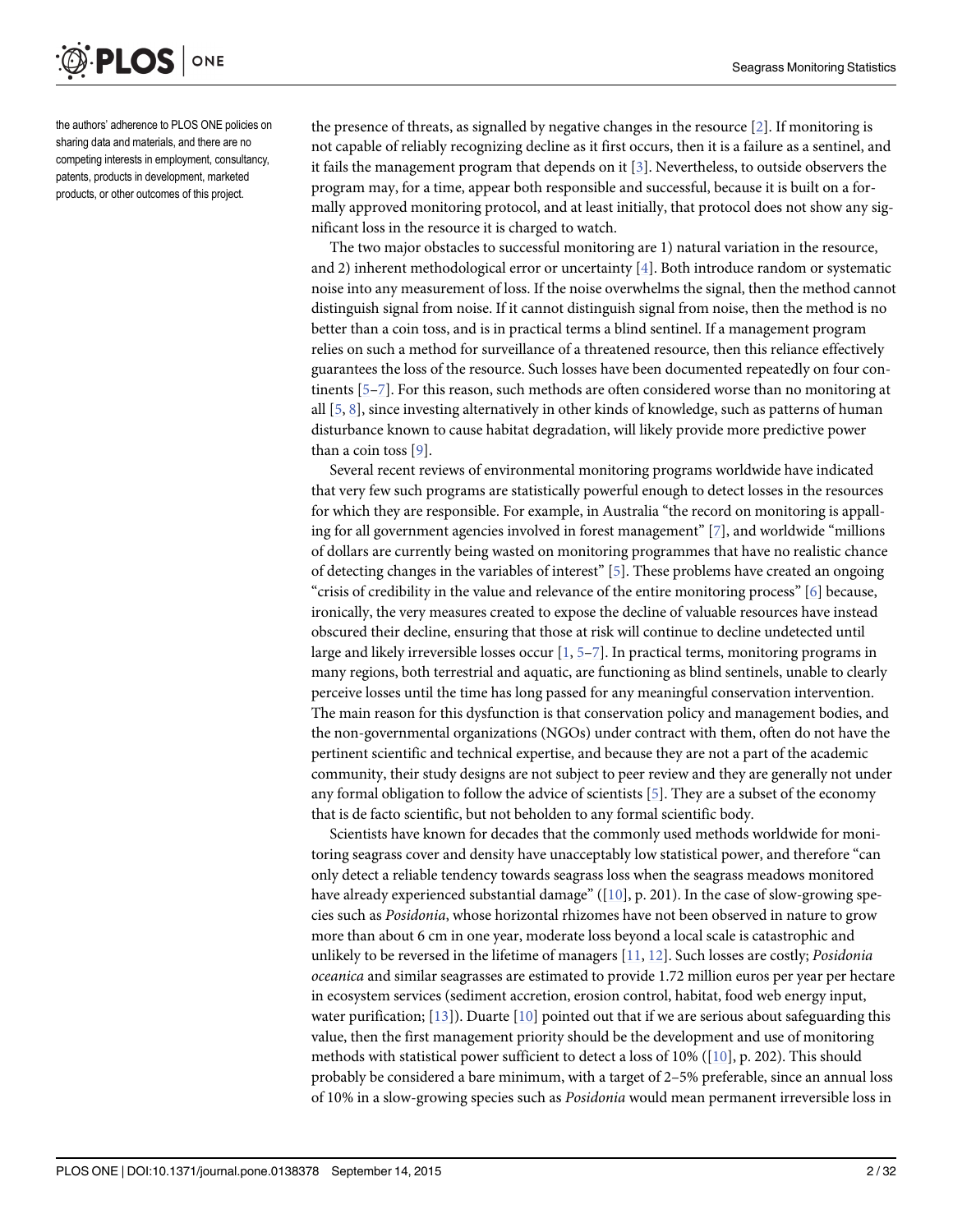<span id="page-2-0"></span>just a few years; a 10% loss of Posidonia translates to 172.000 euros lost per hectare per year. The ability to perceive a small loss is crucial for any early warning system.

However, the development of such methods has not been a priority in many management or regulatory bodies before or since these critical reviews. This is demonstrated by the absence of any requirement regarding minimum sample size, minimum power, minimum precision, or minimum detectable difference in formal published guidelines and legal requirements of gov-ernment monitoring protocols currently in force internationally (Europe: [\[14](#page-27-0)-[19\]](#page-27-0); USA: [\[20](#page-27-0)-[23\]](#page-28-0) Australia: [\[24](#page-28-0)–[26\]](#page-28-0)). As an example, the latest formal EU document that presents the requirements for an approved monitoring protocol for the Natura2000 system in Croatia under the European Commission (EC) Habitats Directive  $[14]$  $[14]$  $[14]$  does not even address the subject of statistical power or minimum detectable difference, let alone establish minimum requirements, though it would be easy to do so.

This fundamental statistical gap leaves open the possibility that a monitoring protocol can be proposed in many jurisdictions worldwide that strictly satisfies every formal requirement and follows every guideline, is approved by the pertinent state and national agencies responsible for nature protection, but nevertheless is a blind sentinel, perhaps with good intentions, but still incapable of detecting real losses until it is too late. Lindenmayer and Gibbons [[27](#page-28-0)] refer to this as the "it's the thought that counts" approach, which is common worldwide: a government power mandates regular sentinel monitoring, and mandates intervention based on monitoring results, but neglects to mandate that the approved monitoring protocol actually works.

Although excellent reviews of seagrass monitoring descriptors and methods are available [\[28](#page-28-0)–[31\]](#page-28-0), there is as yet no critical comparison of their statistical power. That monitoring of Posidonia has failed at the regional scale is suggested by a recent review concluding that Posidonia cover may have declined 13% to 50% throughout the Mediterranean from 1842 to 2009, and shoot density may have declined 50% during just the last 20 years [\[32\]](#page-28-0), in spite of regular, mandated monitoring in several Mediterranean countries. Given these facts, can monitoring still serve a purpose as a reliable sentinel?

Marba and colleagues [[30](#page-28-0)] make a call for action: "we strongly encourage the evaluation of seagrass indicator-pressure responses and quantification of the uncertainty of classification associated to the indicator in order to identify the most effective seagrass indicators for assessing ecological quality of coastal and transitional water bodies." This paper is in part a response to this call for action. Our purpose is to consider the statistical power in detecting a 10% loss for common seagrass monitoring methods, as applied to Posidonia in the Mediterranean Sea. The basic questions we ask are 1) what effect does spatial variability in cover and density have on statistical power and minimum sample size for detecting a 10% loss? 2) what is the statistical benefit of fixed-plot direct methods for measuring a 10% loss in habitat cover? 3) what are the statistical consequences of habitat classification error present in remote methods that use acoustic or visual maps to assess loss in habitat cover? and finally 4) what methods are currently available that do satisfy the 10% criterion or better, and hence can be considered reliable sentinels?

#### 2 Methods and Results

#### 2.1 Monitoring methods

We assume a monitoring decision tree in which there are three major statistical decision nodes, namely 1) direct versus indirect (remote) sampling methods, 2) fixed- versus random-plot methods, and 3) presence versus absence of habitat classification error. Prior to these nodes is a non-statistical decision between destructive and non-destructive methods; here we consider only non-destructive.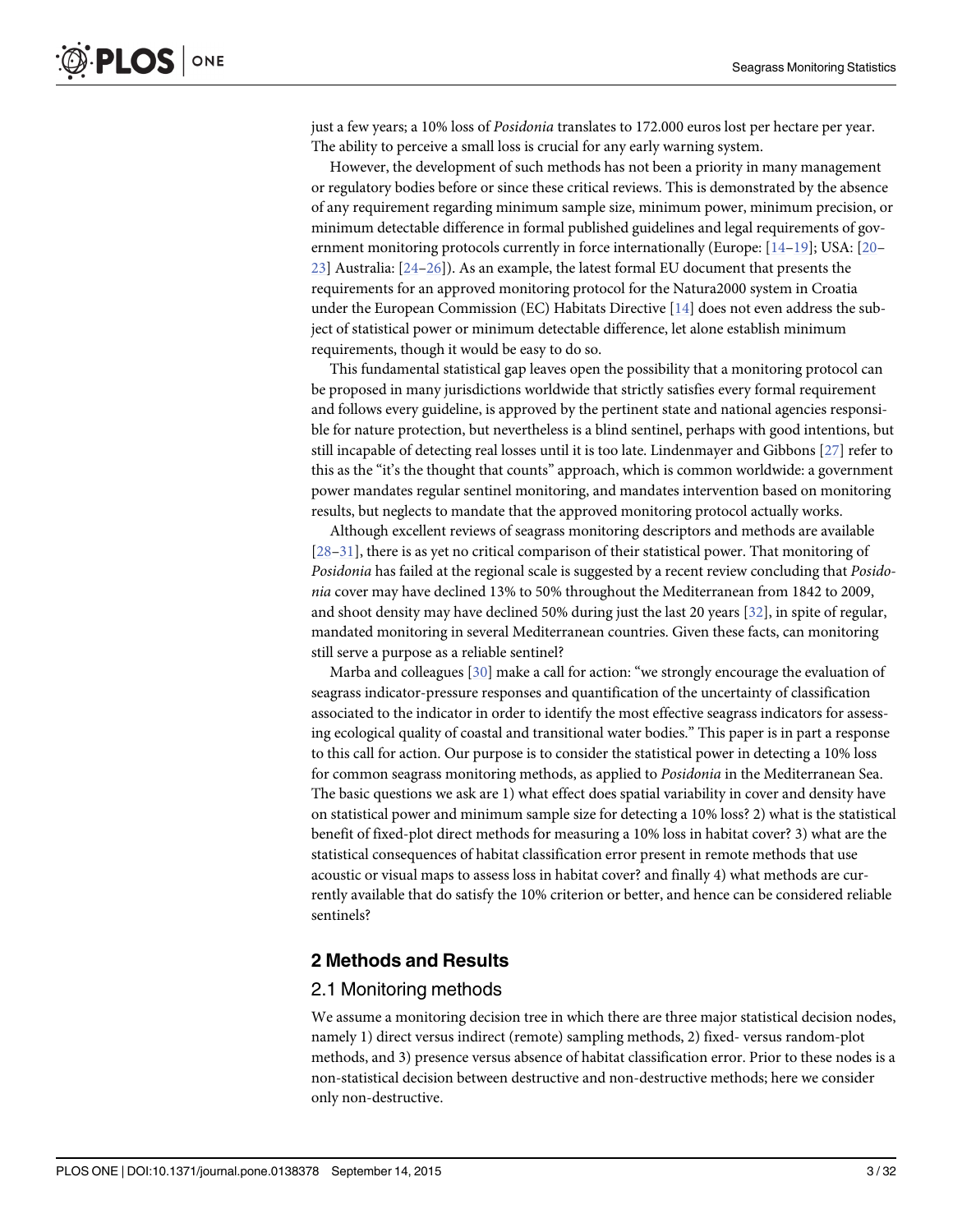<span id="page-3-0"></span>Direct methods are those in which personnel carry out all observations in situ, which has the benefit of direct observation, but a high labor cost, especially for subtidal habitats that require trained SCUBA divers for all in situ work. Indirect or remote methods as defined here are those in which the sensor or personnel are above water. These have the benefit of rapid image capture of large areas, but the disadvantage of nonzero error in the classification of benthic habitats  $[33]$ . Examples are single-beam echo sounding  $[34, 35]$  $[34, 35]$  $[34, 35]$  $[34, 35]$  $[34, 35]$ , sidescan sonar (see  $[36]$  $[36]$ and references therein), multi-beam sonar [[37](#page-28-0), [38](#page-28-0)], aerial photography [[34](#page-28-0), [39](#page-28-0), [40](#page-28-0)], and satellite imaging [[41](#page-28-0)–[43](#page-29-0)]. In each of these methods, the remote sensing data are compared to known ground survey points (the "training data") to generate an objective or subjective model that allows prediction of the benthic habitat from those data. The result is a classification of the benthic habitat at each map point: a habitat map. From that map, the total surface coverage of target habitats, such as seagrass, are calculated and compared between monitoring events ("diachronic cartography," e.g. [\[36\]](#page-28-0)). These coverages, however, are not 100% accurate because different habitats can appear acoustically or visually similar (e.g. [[34](#page-28-0)]). The accuracy can be estimated by collection of further ground truthing data (the "test-" or "validation data") in which the proportions of accurate and inaccurate map points are calculated in all habitat types. Quantitative interpretation of such maps is not possible without knowledge of these errors [\[33](#page-28-0)], even though there are many published examples of maps created without test points to quantify their accuracy [[33](#page-28-0)].

An intermediate method, remote underwater videography (RUV), is generally assumed to have the same accuracy in habitat classification as passive observations made in situ by divers, because the video sensor is deployed in the water and yields high-density full-spectrum images with video resolution on the scale of a millimeter [\[34](#page-28-0), [44](#page-29-0)–[51\]](#page-29-0). RUV, therefore, has been called "virtual SCUBA" and is commonly used to ground-truth habitat classification models in the above remote methods, in which workers assume that RUV has 100% accuracy in distinguishing live seagrass from algae, unvegetated surface, dead leaves, and exposed matte (a dense mixture of rhizomes, roots, and entrapped sediment; see section 3.3). Video sensors can be deployed on autonomous underwater or remotely-operated vehicles, or towed by a boat. In the last case, the camera is geopositioned by the same technology for geopositioning a sidescan sonar towfish, and depth is monitored continuously with the transducer [\[52\]](#page-29-0). Images can be combined into a 2D or 3D mosaic for time comparison [\[53,](#page-29-0) [54\]](#page-29-0).

In fixed-plot methods, the same data are gathered from the same permanent field plots each monitoring event, and the temporal differences are measured directly at each plot and averaged over all the plots to obtain an estimate of the overall temporal trend  $[4]$  $[4]$ . Examples in seagrass monitoring include the "balisage" method of Posidonia monitoring within the Posidonia Monitoring Network (PMN) in France, and the SeagrassNet global monitoring network [[55](#page-29-0)–[59\]](#page-29-0). In the PMN, concrete markers are installed with iron rods along the margin of a Posidonia meadow and the margin position relative to each marker is photographically monitored. Other data are gathered at permanent plots adjacent to the markers, and along transects between markers. In the SeagrassNet method, iron screw anchors are installed and permanent quadrats are physically and photographically monitored along transects between the markers.

In random-plot methods, a different random sample of plots are sampled (e.g. for cover or shoot density with quadrats or transects) within the same sampling region each monitoring event. Here, the difference in habitat cover within the sampled region is not measured directly, but rather inferred from the difference in mean cover between monitoring events (for a review see [[57](#page-29-0)]). Note that a critical assumption of the random-plot method is that the same fixed region is randomly sampled each monitoring event. A sampled area can be defined by GPS coordinates, or a combination of landmarks, coordinates, and depth limits.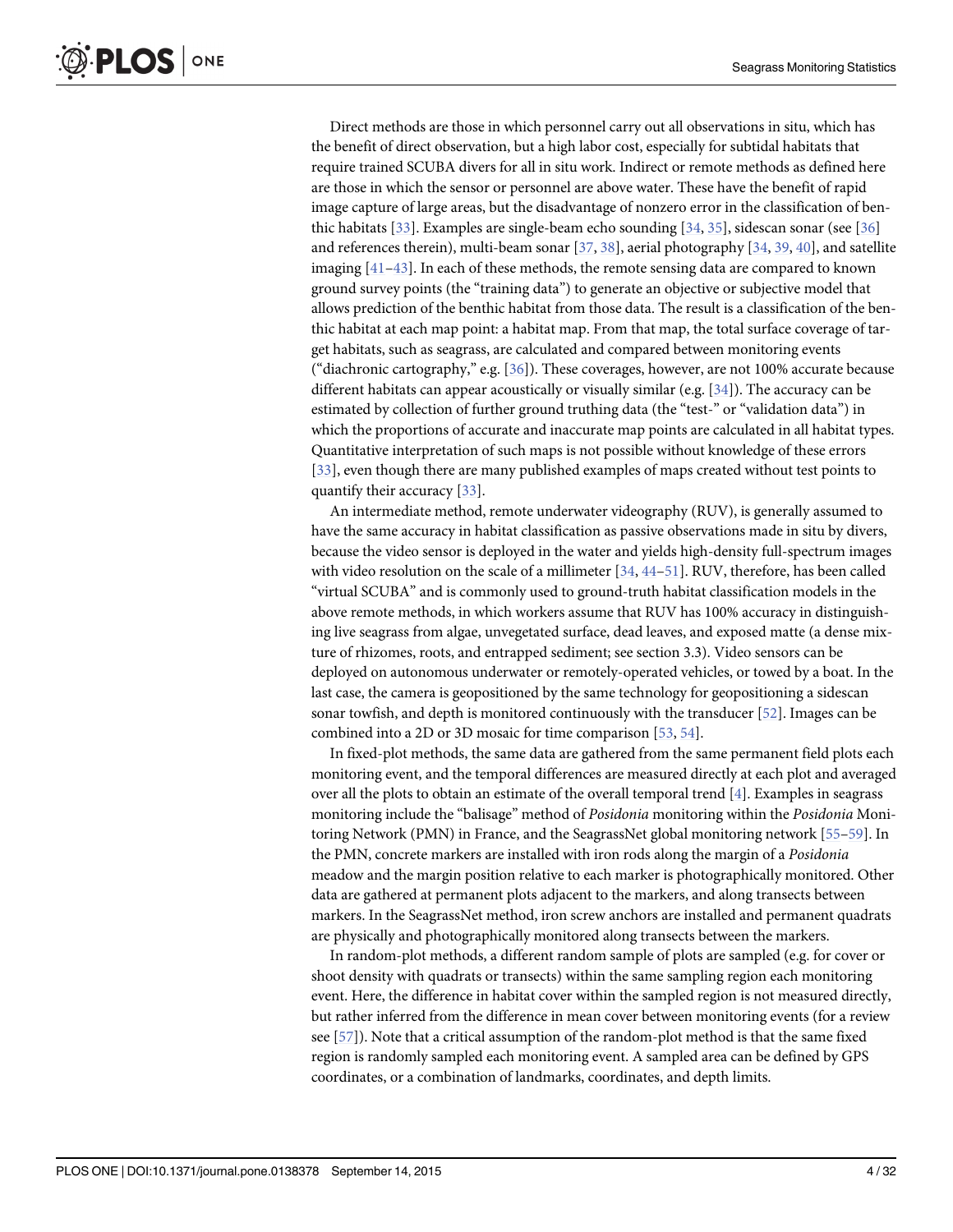#### <span id="page-4-0"></span>2.2 Definition of decision errors

We make the simplifying assumption that monitoring consists of two observation events 0 and 1, separated by the monitoring time interval, and we are performing a simple two-sample test (paired or unpaired) to compare a descriptor of habitat health or extent, such as surface cover or seagrass shoot density. We choose this scenario because for slow-growing seagrasses such as Posidonia, monitoring must detect losses over short time periods in order for management intervention to be effective. Therefore, performing a trend analysis as a regression through several monitoring points may be an unaffordable luxury. For example, the EC Habitats Directive requires monitoring reports every six years, and some member states can afford one monitoring observation per reporting interval. In such cases, it is necessary to have a precise estimate of habitat loss between two monitoring events. The sampled site can be any arbitrary size; in the case of Posidonia monitoring programs, sites are typically defined as sea bottom with depth limits 0 and approximately 40 meters, along a segment of shoreline that can be sampled comfortably in a single working day. The results here apply to a single sampling stratum, for example the lower margin of a seagrass meadow, on a single substrate, with uniform anthropogenic impact. If the purpose of the monitoring is more complex (e.g. a before-after, control-impact BACI design with multiple spatial and temporal replicates, and hierarchical sampling), then of course many more comparisons will be made than the single stratum analyzed here, and the minimum experiment-wise sampling effort will be correspondingly larger.

There are two types of decision error in any confirmatory statistical testing [\[60,](#page-29-0) [61\]](#page-29-0). Type I or  $\alpha$  error is the probability that a test rejects a true null hypothesis. In a monitoring context, this is the probability that we conclude there is a loss in habitat health when in fact there has been no loss. This framework defines a one-tailed test, in which we reject the null hypothesis that the difference in health between the two monitoring events (1 minus 0) is zero or positive, and we are not interested in distinguishing between zero and positive difference. The second type of error, Type II or  $\beta$  error, is the probability that a confirmatory test fails to reject a false null hypothesis. One minus  $\beta$  is then the statistical power of the test, the probability that it rejects a false null hypothesis, or that we conclude that there has been a loss in habitat in cases when there has been a true loss. We define "blind sentinel" as a method no better than a coin flip; i.e. power to detect a 10% loss is no higher than 50%. Clearly there is a wide continuum between 50% and 100%, and the goal is not a power of 50.1%. We call a method that "satisfies the 10% criterion" or "reliably" detects a 10% proportional loss, as demonstrating a power  $1-\beta$  $\geq$  0.95 of detecting such a loss in a one-tailed test with  $\alpha$  = 0.05.

The above framework is a frequentist approach in which we make the conventional assumption that  $\alpha$  = 0.05. There are certainly other approaches, e.g. optimizing  $\alpha$  and  $\beta$  according to the relative costs of each type of error, and according to prior knowledge of the likelihood that a species is under threat, e.g.  $[62-67]$  $[62-67]$  $[62-67]$ . For example, there is growing evidence that *Posidonia* oceanica is currently experiencing unacceptable declines throughout the Mediterranean Sea [\[32](#page-28-0)], which suggests that we have finally reached the point where investment in recovery efforts might be generally more beneficial than investment in monitoring efforts, or that our default assumption should now be that the species is declining at any site in the absence of strong evidence otherwise. Nevertheless, because of the near-universal convention of setting  $\alpha$  = 0.05 or smaller, we will make this assumption. This is a conservative choice because the resulting minimum sample sizes will still apply under alternative approaches with  $\alpha$   $>$  0.05, and our comparisons of methods are valid regardless of the magnitude of  $\alpha$ . Nevertheless, we agree with e.g. [\[62](#page-29-0), [63\]](#page-29-0) that a cultural change is necessary in the use of Type I error in monitoring and environmental impact studies.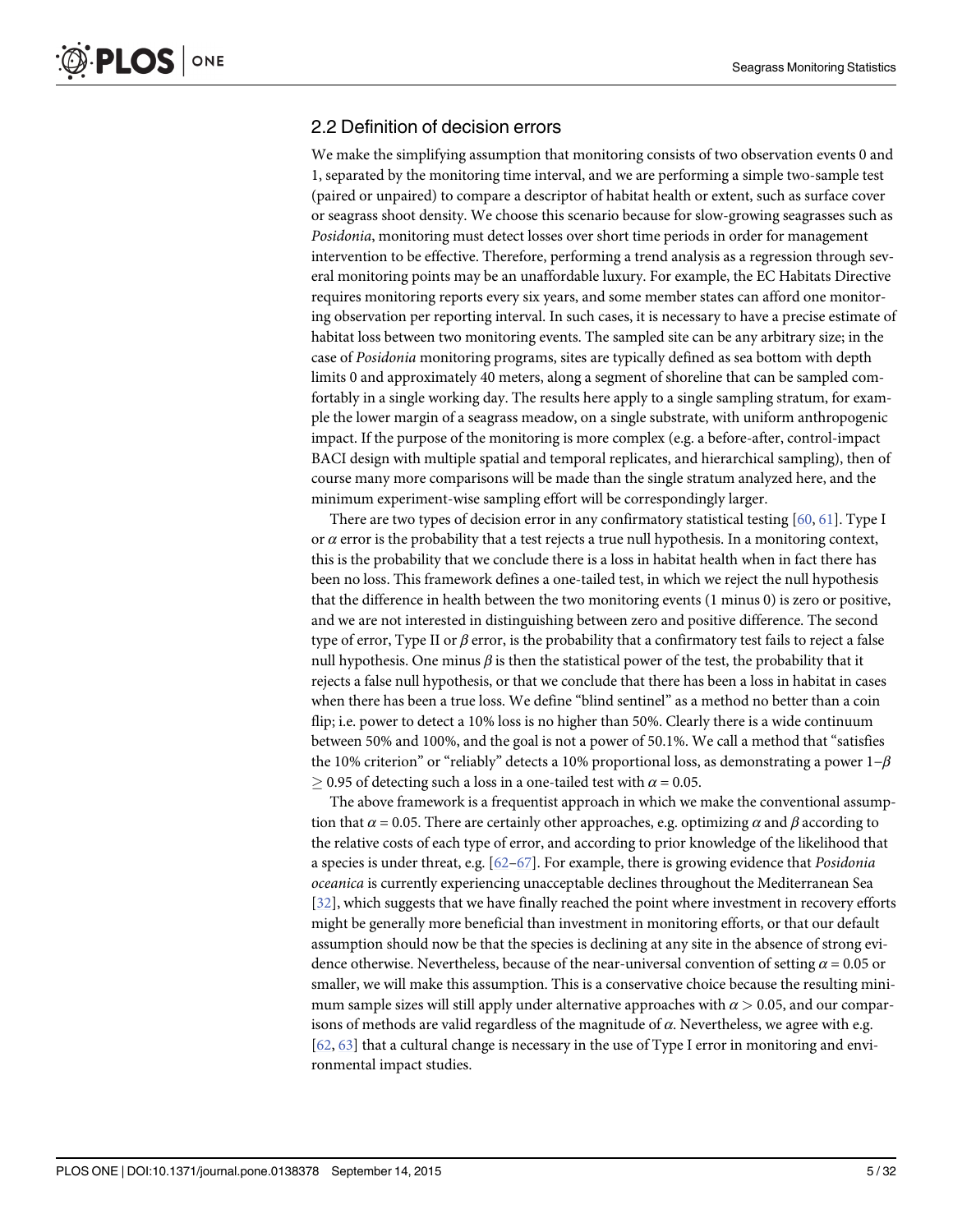#### <span id="page-5-0"></span>2.3 Statistical power relationships

In the simple case of a *t*-test, with minimum detectable difference  $\delta$  for a power of 1− $\beta$ , a Type I error of  $\alpha$  in a one-tailed test, and a standard deviation  $s_{md}$  of the mean difference in the descriptor between the two monitoring events, the power of the test is

$$
power = P[T(\delta/s_{md}) > t_{1-\alpha}], \tag{1}
$$

where  $T(\delta/s_{md})$  is a t variable with non-centrality parameter  $\delta/s_{md}$ , and  $t_{1-\alpha}$  is the critical t value for a one-tailed test at the significance level  $\alpha$ . In this paper all calculations of power, minimum detectable difference, and minimum sample size are made from  $Eq_1$  using the functions power.t.test() or power.prop.test() in R 3.0.2 [\[68\]](#page-30-0). The first function applies to a t-test on means of a continuous variable, and the second to a chi-square test on proportions.

To a very good approximation (Eq 7.11, p. 117 in  $[69]$  $[69]$  $[69]$ ),

$$
\delta \cong s_{md}(t_{1-\alpha} + t_{1-\beta}), \tag{2}
$$

where  $t_p$  is t-value yielding a cumulative (left) probability equal to p. For large sample sizes,  $\alpha$  =  $\beta$  = 0.05, and a one-tailed test,

$$
\delta \cong s_{md}(2)(1.645) = (3.29)(s_{md}). \tag{3}
$$

These Eqs  $(2 \text{ and } 3)$  can be used in any context without the need to compute probabilities from the non-central *t* distribution.

The value of  $s_{md}$  depends on the sampling method. If n random plots within the same sampling region are sampled independently each monitoring event, then

$$
s_{md} = s\sqrt{2/n},\tag{4}
$$

where s is the standard deviation in the habitat descriptor pooled across the two monitoring events. This is composed of spatial variation in the descriptor and variation inherent the methodology itself. If the same  $n$  fixed plots are sampled each monitoring event, then

$$
s_{md} = \frac{s_d}{\sqrt{n}},\tag{5}
$$

where  $s_d$  is the standard deviation in the difference in the descriptor within a fixed plot between the two monitoring events [\[69\]](#page-30-0). In all cases s,  $s_d$ , and  $s_{md}$  may be expressed relative to the mean of the descriptor, so that these are interpreted as coefficients of variation rather than as standard deviations, and  $\delta$  is then the minimum detectable proportional difference, and our target is a minimum detectable proportional difference of 10% or less.

In practice, a two- or single-sample t test might not be preferred over a non-parametric equivalent, because of the details of the data residuals. In these cases, the statistical power might be somewhat greater or lower than in  $\underline{\mathrm{Eq}\ 1}.$ 

#### 2.4 Direct sampling of random or fixed plots

The last two equations show that, assuming large sample size, the fixed-plot method is statistically more powerful than the random-plot method whenever

$$
s_d < s\sqrt{2} \cong 1.41s. \tag{6}
$$

We now consider the implications of this result for direct (SCUBA) sampling of habitat cover or seagrass shoot density.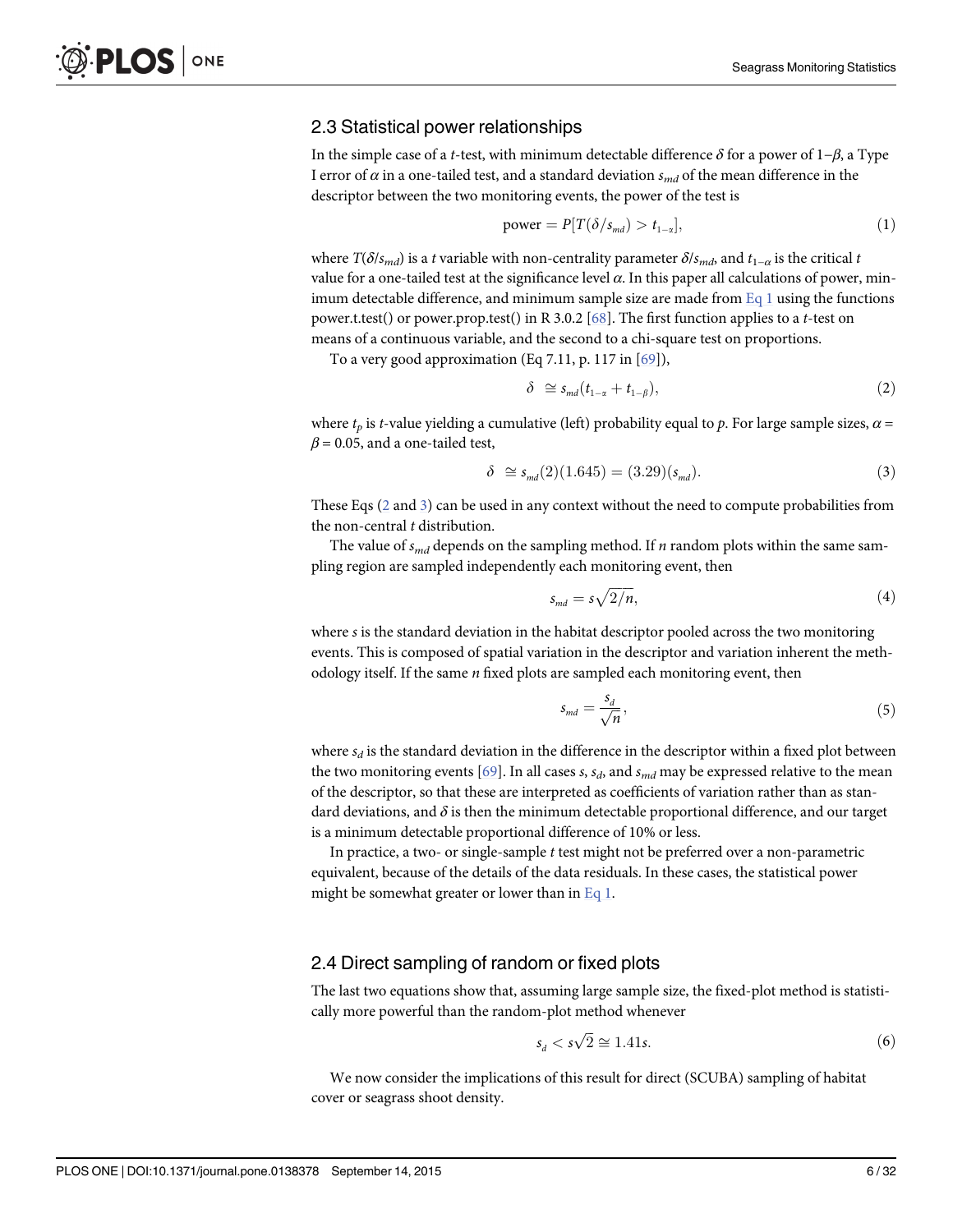<span id="page-6-0"></span>Within the random plots design, shoot density is sampled by placing a 40×40-cm quadrat randomly on the ground within a fixed sampling region, and painstakingly counting by hand each shoot that originates within that quadrat, taking care to count every shoot and not count any shoot twice [\[57,](#page-29-0) [70\]](#page-30-0). In Posidonia the most informative measures are taken near the lower margin of a seagrass meadow, since the lower margin is expected to experience the greatest regression immediately in response to slightly lowered water quality, while higher regions of the bed may not visibly respond immediately or at all. The sampling region at the lower margin might be defined by depth isobars parallel to shore, between landmarks or GPS coordinates. Both present and absent patches are sampled for cover or shoot density, with absent patches representing a data point of zero.

We can calculate the minimum possible standard deviation in shoot density by noting that variation in shoot density is the sum of two contributions: the contribution due to seagrass presence/absence, and the contribution due to variation within patches containing seagrass. If we consider only the first contribution, then the resulting standard deviation is an underestimate. In a patchy meadow where mean seagrass cover is  $p$ , the standard deviation in cover is mate. In a patchy meadow where mean seagrass cover is p, the standard deviation in cover is approximated by the Bernoulli standard deviation of a point estimate,  $\sqrt{p(1-p)}$  [\[69](#page-30-0)]. This is equal to a coefficient of variation (CV) of one in a patchy meadow with  $p = 0.5$ , which is common near the lower margin of a *Posidonia* meadow where monitoring is critical (see section 3.1). Then in such a meadow, the spatial CV in shoot density is at least 1, and will be indefinitely higher because of the added variance among patches with Posidonia present. Then the CV in the mean difference in shoot density between monitoring events is Then the CV in the mean difference in shoot density between monitoring events is  $s_{md}/p = CV_{md} > \sqrt{2/n}$ , where *n* is the number of independent quadrats each monitoring event. The actual CV in shoot density could be higher by orders of magnitude; e.g. in a region of positive skew, where the majority of plots are low density and there are a few plots of high density.

isity.<br>Substituting  $\sqrt{2/n}$  for s<sub>md</sub> into <u>[Eq 1](#page-5-0)</u> gives <u>[Fig 1](#page-7-0)</u>, the minimum detectable proportional difference in shoot density using a random plot method for a range of values of  $n$ , the number of independent quadrats per monitoring event, and the indicated values of power.

[Fig 1](#page-7-0) shows that the minimum number of quadrats for the detection of a loss of 10% (from a cover of 0.5 to 0.45) exceeds 2000 for a statistical power of 0.95. A blind sentinel method results from any sampling effort lower than about 500. Note that in a patchy meadow with cover = 0.5, half these sampling points are expected to have a value of zero. This result applies only to a single sampling stratum per monitoring event, e.g. along the lower margin of the bed on a uniform substrate. Additional sampling is necessary for each additional stratum. The number of sampling quadrats per sampling site used in practice to monitor shoot density in *Posidonia* rarely exceeds 36 (see also section 3.1,  $[29]$  $[29]$  $[29]$ ). As shown in [Fig 1](#page-7-0), this sampling effort cannot reliably detect a loss less than about 50%. Conversely, this sample size can detect a 10% loss with probability only 0.10 ( $\alpha$  = 0.05 in a one-sided test), a substantially worse perfomance than a coin toss.

In a fixed-plot method for monitoring the location of the margin of a seagrass meadow, or shoot density along the margin, the difference in the descriptor is measured directly rather than inferred relative to the large spatial variance among random plots each monitoring event. The standing spatial variance in cover or shoot density is thus irrelevant, and the only relevant variance is that of the difference within each plot between monitoring events.

The great advantage of the fixed-plot method lies in the fact that if the causes of habitat loss are diffuse, as is expected in an aquatic environment where a decline in water quality affects all plots about equally, then there may be essentially no variance among fixed plots in the loss they experience. In this case, the standard deviation of the difference in [Eq 5,](#page-5-0) is just the sum of the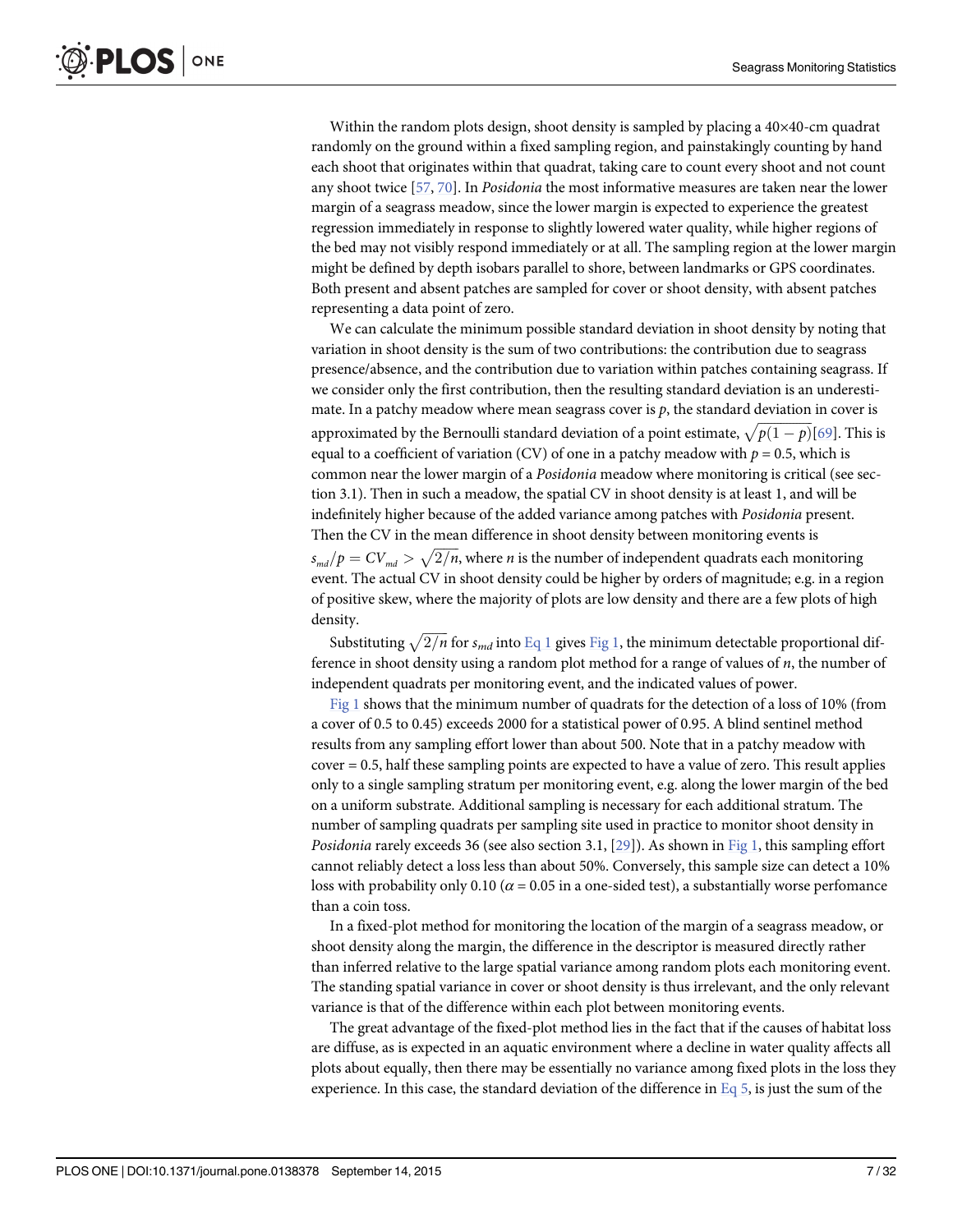

Number of random plots per monitoring event

[Fig 1. M](#page-6-0)inimum detectable difference, random-plot design. Minimum detectable difference in habitat cover for the indicated number of random plots per monitoring event and power for detection of the difference in a two-sample, one-sided t-test,  $\alpha$  = 0.05.

doi:10.1371/journal.pone.0138378.g001

<span id="page-7-0"></span>**PLOS** 

ONE

measurement errors inherent in the method, which by definition will satisfy  $Eq 6$  if the same measurements are made in a random plot method. If the margin position is measured to within a few centimeters precision, and the fixed plots are reasonably stable and do not shift more than a few decimeters during the monitoring interval, then the  $s_d$  in [Eq 5](#page-5-0) might be on the order of a few decimeters, and the minimum detectable mean margin regression for a sample size of or a few decimeters, and the minimum detectable mean margin regression for a sample size  $\alpha$  fixed plots will be roughly  $3.29 \times 30/\sqrt{20} = 22$  cm. This regression is less than one hundredth the surface area of any long fringing meadow of width 22 meters or more, if the regression occurs along the long dimension of the meadow. Thus, if the causes of Posidonia loss are diffuse and equal throughout such a meadow, then a fixed-plot method can detect one-tenth the loss of a random plot method with one hundredth the sample size.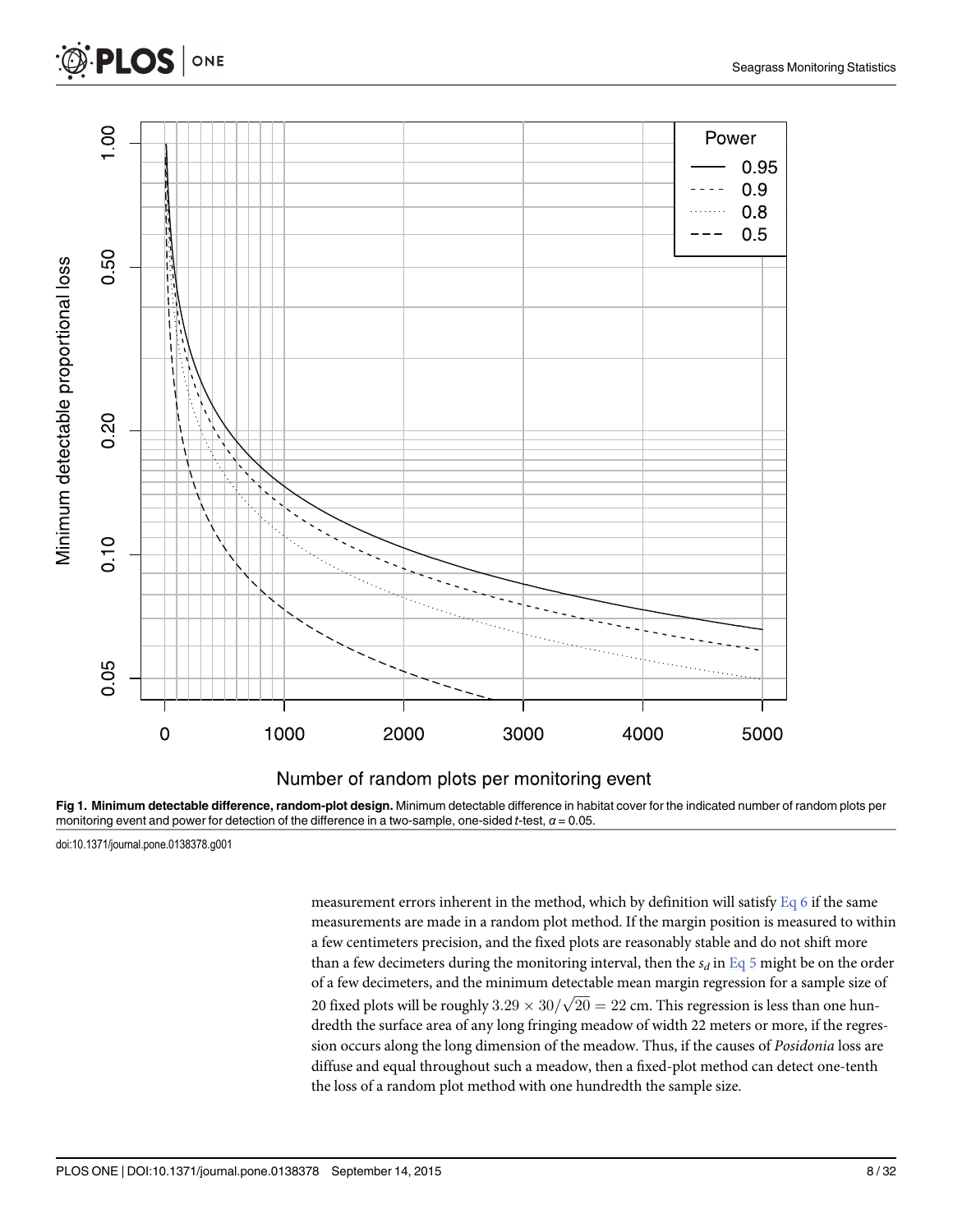<span id="page-8-0"></span>The situation becomes a bit more complicated if we relax the assumption that the disturbance is diffuse in the water column, but rather spatially variable, as is expected for example by mechanical damage at unpredictable locations. In this case we can calculate the maximum possible variance among fixed plots if we assume values for the maximum possible increase and decrease in the descriptor within each plot. For example, if our descriptor is the position of the lower margin of a Posidonia bed, then the maximum possible progression is the maximum annual linear growth of Posidonia, if our monitoring interval is one year, plus the maximum possible chance movement of the fixed plots in one monitoring event. The maximum allowable regression is an a priori decision: we simply decide that if the regression is greater than some threshold at any fixed plot, then this is an "easy" case where no statistical analysis is necessary, and we assume that this regression is great enough that the disturbance that causes it ipso facto warrants a management intervention. Then we are concerned only with "difficult" cases where all instances of regression at fixed plots is lower than this maximum, and therefore statistical analysis is necessary to test for a mean difference across all plots.

The maximum variance in the fixed-plot difference then occurs with half the plots exhibiting the maximum progression and the other half with the maximum regression during the monitoring interval. By definition this variance is

$$
s_d^2 = l_m(l_m/4 + 1/2) + 1/4,\tag{7}
$$

where  $l_m$  is the ratio of maximum regression to maximum progression. Substituting this into [Eq 1](#page-5-0) gives [Fig 2](#page-9-0), the minimum detectable loss for arbitrary *n*, the number of fixed plots at each monitoring event.

For example, [Fig 2](#page-9-0) shows that if the maximum progression of *Posidonia* is 0.3 meter (which includes both linear growth of the seagrass plus chance movement of underwater markers), and the maximum allowable regression is five times this maximum progression, then for 20 fixed plots our minimum detectable mean loss is between 2 and 3 times the maximum progression, which comes to 0.6 to 0.9 meter of regression, for a power of 0.95. So for 20 fixed balisage plots that are reasonably stable, we will detect a mean regression of less than one meter at the lower margin of a Posidonia meadow very reliably, in the worst case scenario where the disturbance is not diffuse. This amounts to roughly five times the detectable regression if the loss disturbance is diffuse in the water column, but is still achieved at most at one hundredth the minimum sampling effort of the random plot method. Another way of arriving at this result is via  $Eq 6$ : if  $l_m = 5$ , then the standard deviation in the difference is 3. In *Posidonia oceanica*, this  $s_d$  is equivalent to roughly 70 cm of margin regression, which constitutes one hundredth of the cover of a long fringing meadow of width 70 m (see above). Hence  $s_d \approx 0.01$  in units of proportional cover in such a meadow, while  $s_{md} = 0.5$  in units of proportional cover; hence  $s_d \approx 0.02$  $s_{md}$ , easily satisfying [Eq 6.](#page-5-0) This result clearly demonstrates a 70-fold superiority of the fixedplot method in units of  $\delta$  for such a meadow.

Note however that [Fig 2](#page-9-0) assumes that the fixed plots are not lost due to unstable substrate or strong currents between monitoring events; the number of fixed plots will need to be increased to compensate for any loss or chance movement greater than a few decimeters.

#### 2.5 Remote visualization methods

2.5.1 Remote underwater video (RUV). The above analysis recognizes that in the ran-dom-plot method, s in [Eq 4](#page-5-0) is large and fixed because it is the natural spatial variation in cover and shoot density within the fixed sampling region. Hence, within the random-plot method, the only way to decrease  $s_{md}$  (and thereby increase power) is to increase the sample size  $n$ . This is difficult if the only method for increasing the sample size is to increase the number of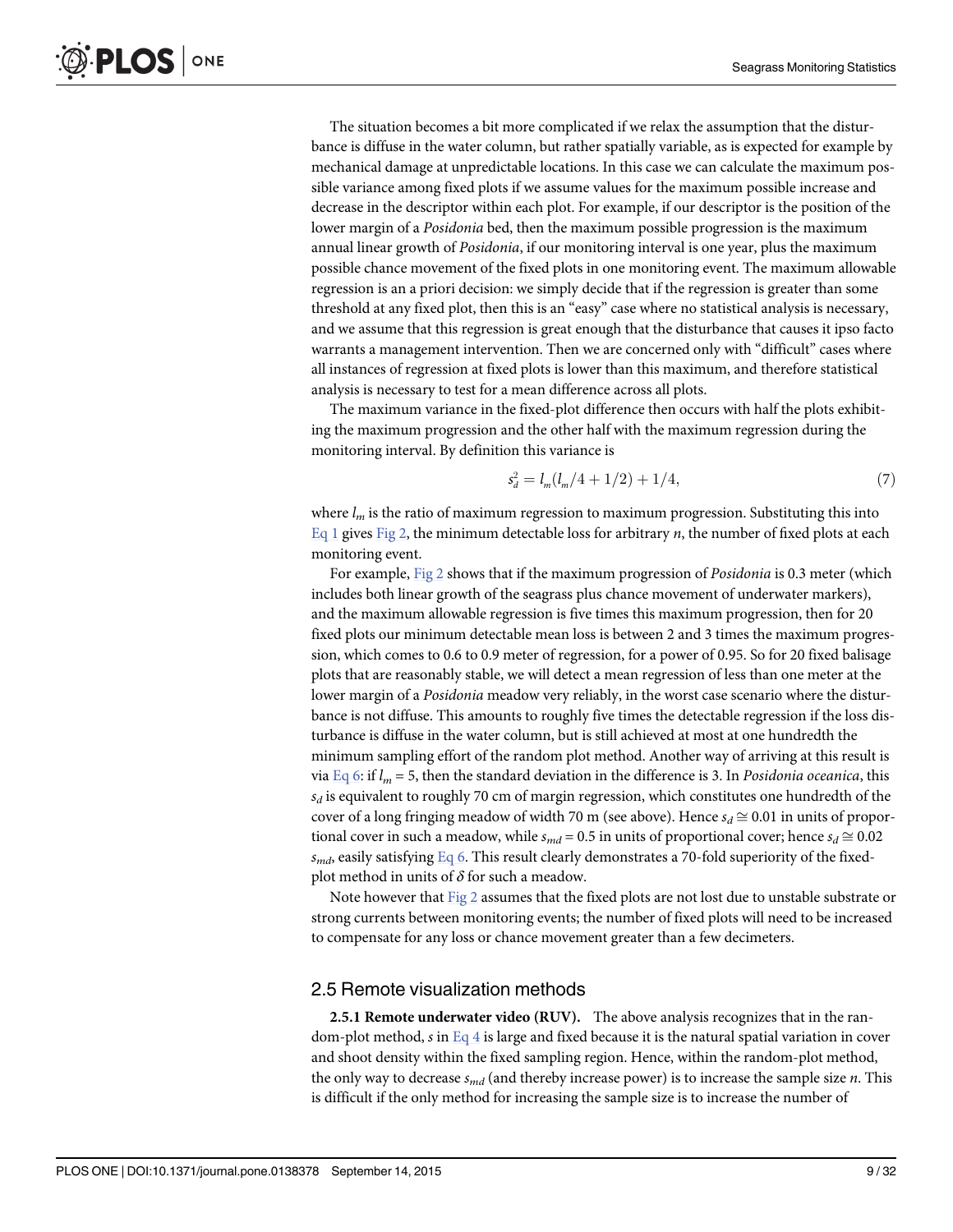

#### Number of fixed plots



doi:10.1371/journal.pone.0138378.g002

ONE

<span id="page-9-0"></span>**PLOS** I

quadrats or transects taken during SCUBA dives, with its limits in cost, time, and fatigue. However, a remote method can increase the rate of observation of sea bottom by orders of magni-tude over SCUBA, thereby achieving the sampling intensity required by [Fig 1.](#page-7-0) The remote method that is most similar to direct observation is remote underwater video (RUV), which is generally assumed to have zero error in distinguishing live seagrass from exposed matte, algae, or unvegetated surface, and hence requires no ground truthing for verification. This method allows estimation of spatial cover rather than shoot density; only the former is required for habitat monitoring under the EU Habitats Directive.

As [Fig 1](#page-7-0) shows, a sample size of over 2000 random points per study site is necessary for reliable detection of a 10% loss in cover. Can RUV achieve this sampling intensity? RUV can generate sea-bottom images at a rate of 1–5 square meters per second, depending on the elevation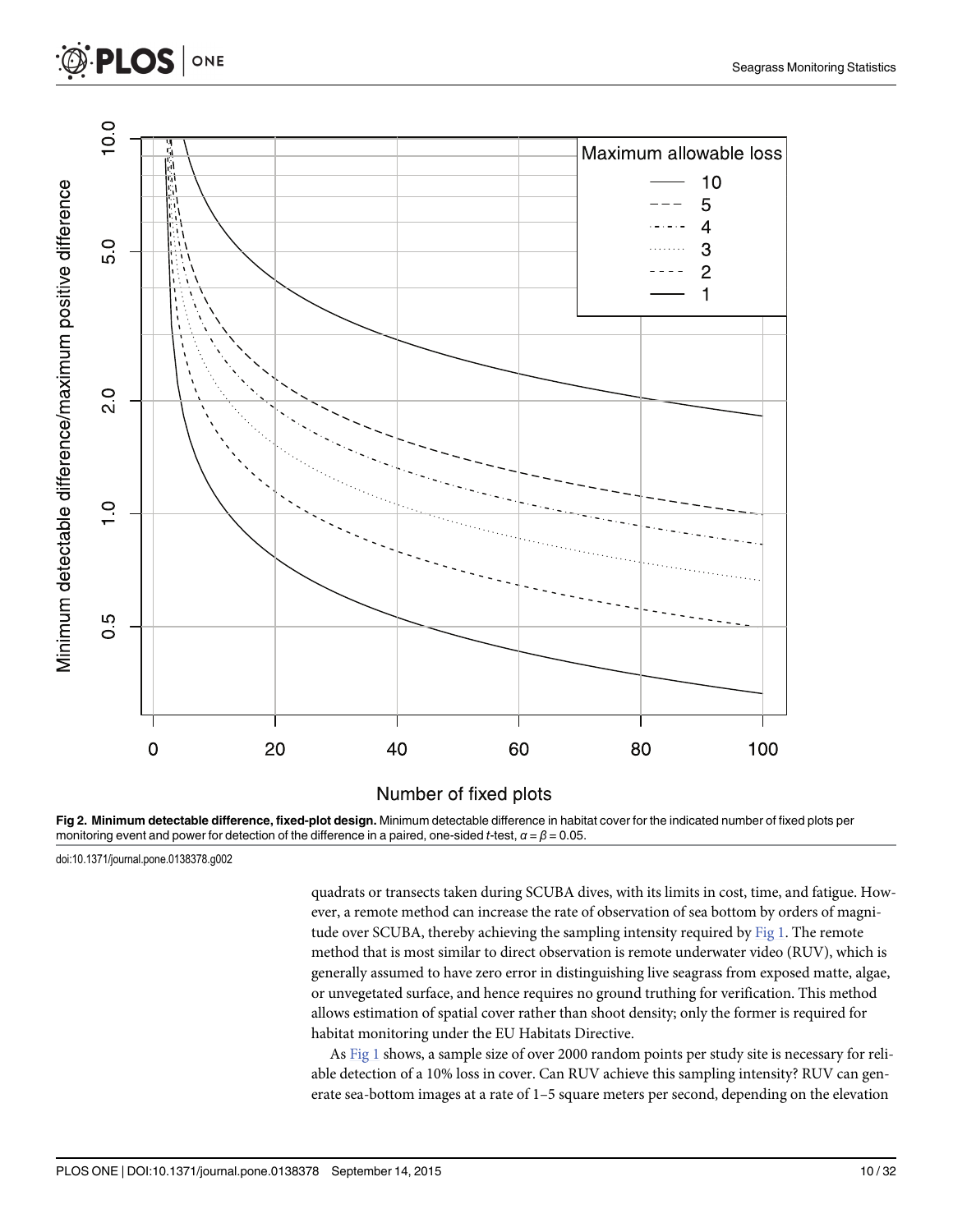<span id="page-10-0"></span>of the sensor above the bottom and water clarity. This represents at least three kilometers of > 1-meter belt transects per hour of field time. If the sampling site is a 1-km segment of coastline, RUV could run three parallel transects the entire length of that coastline per hour. In contrast, SCUBA transect methods for estimating cover of live Posidonia can achieve approximately 50 meters of transects at three random locations within that field site per field day, which amounts to roughly a 400-fold difference. Making the conservative assumption that 5 meters of transect length is at least equivalent to one random sampling point, then RUV can achieve at least 600 sampling points per hour, and at least 3600 in one six-hour field day, which is sufficient to achieve the 10% criterion in [Fig 1](#page-7-0) at a power of 0.95, for any segment of coastline of length about 1 km or smaller. Note that here GPS is absolutely unnecessary to renavigate previous transects, because this is a random-plot design and transects are different and random each monitoring event. Accurate GPS, however, may be necessary for delineating the boundaries of the fixed sampling region, but this is true for any method of seagrass monitoring.

This power can in theory be increased by using a fixed-plot method, in which submeteraccuracy, differential GPS is used to navigate close to the same fixed transects each monitoring event [\[49\]](#page-29-0). Such navigation will increase power above the random-plot power whenever seagrass patch radius is equal to or greater than GPS error, otherwise power will never be lower than for a random-plot method  $[49]$  $[49]$ . RUV thus is the only method considered here that can satisfy the 10% criterion within either a random- or fixed-plot sampling regime, and without any requirement for people underwater.

2.5.2 Classification error creates bias. The main source of statistical error in the remaining remote or indirect methods is the error in classifying the substrate. This error is inherent in all acoustic methods and visual methods where the sensor is above water, because loss of information in the signal creates classification ambiguity. In this section we explore the effect that classification error has on the statistical power of these methods used purely for monitoring habitat cover.

We assume that we are interested only in measuring the proportional loss of habitat between two monitoring events. Therefore, we hope to classify habitat presence as presence, and habitat absence as absence, at each monitoring event. However, our accuracy will never be 100%, and therefore two kinds of classification error exist. Defining these errors in terms of seagrass habitat, the false-positive error  $e_p$  is the conditional probability of classifying a habitat point as seagrass, given that it is non-seagrass, and the false-negative error  $e_n$  is the conditional probability of classifying a point as non-seagrass given that it is seagrass. The precise values of these error rates will depend on the mixture of habitat types at a given location, since they are a weighted average across habitats.

To see how classification error affects monitoring results, we first divide all ground habitats into seagrass and non-seagrass, and assume that the true proportion of the map that is seagrass at times 0 and 1 is  $p_0$  and  $p_1$ . We then imagine a classification model that converts the acoustic or visual data at each map point to habitat type. The output of this model yields an observed proportion of seagrass at all map points at times 0 and 1 equal to  $o_0$  and  $o_1$ . We can now express the observed seagrass proportion in terms of the true proportions at either monitoring event [\[33,](#page-28-0) [71\]](#page-30-0):

$$
o = p(1 - e_n) + e_p(1 - p)
$$
  
=  $p(1 - e_n - e_p) + e_p$ ; therefore, (8)

$$
p = \frac{o - e_p}{1 - e_n - e_p}.\tag{9}
$$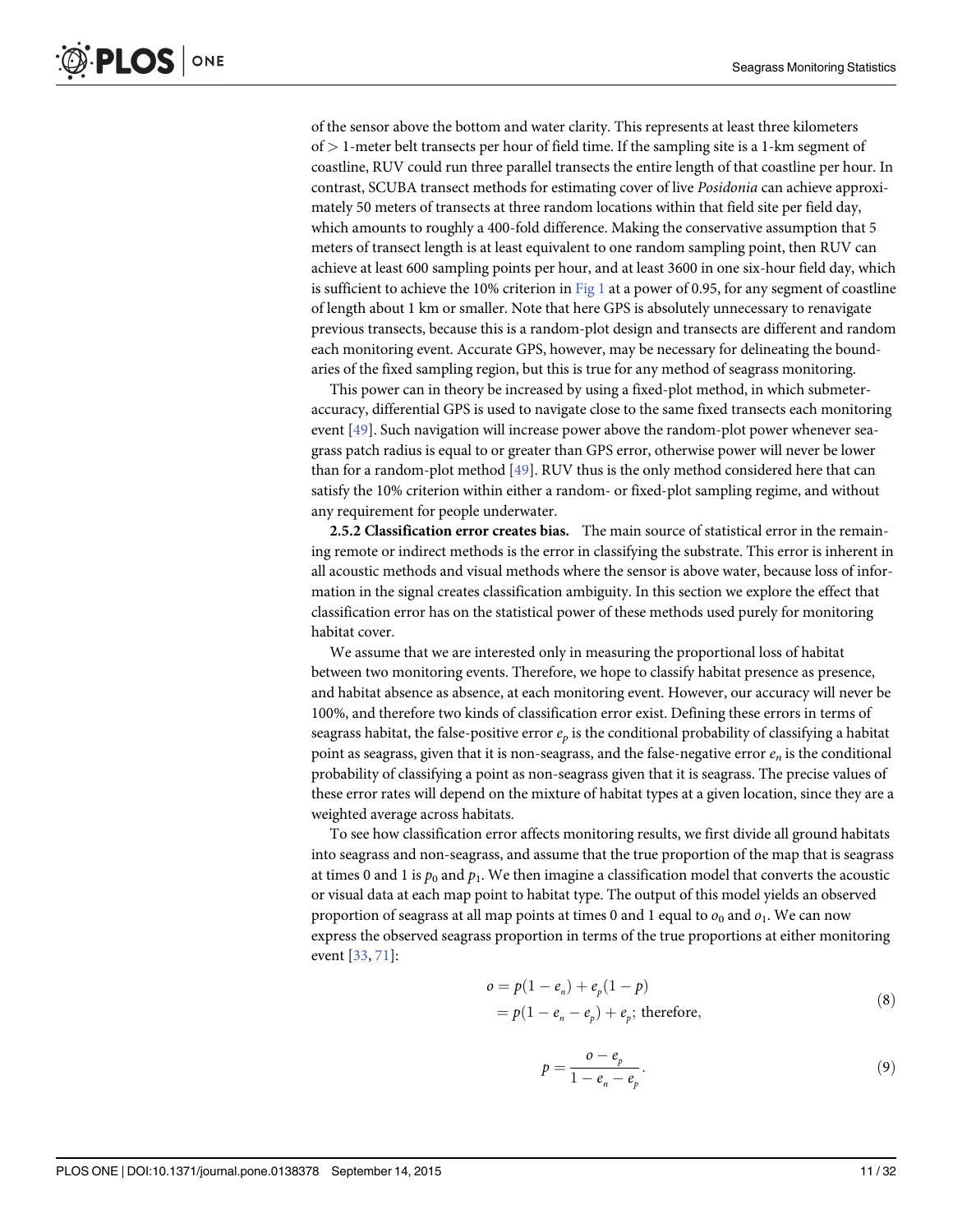<span id="page-11-0"></span>This equation shows that in the presence of classification error of either type, the observed proportion is biased upwards or downwards depending on the magnitudes of the classification errors and the true proportion of the target habitat. For example, if there is no seagrass ( $p = 0$ ), then the observed seagrass cover is the false positive error, an overestimate. If true cover is  $p = 1$ , then the observed cover is one minus the false negative error, an underestimate. If the two classification errors sum to 1, then the observed cover is always equal to the false positive error. Generally, the observed cover will be an overestimate for low  $p$  and an underestimate for high p, and the bias increases with increasing classification errors. For example, assume  $p = 0.2$ , and the false negative error is 0.1. Then 0.18 of all map points will be true seagrass classified as seagrass. If the false positive error is 0.8, then an additional 0.64 of all map points [(1−0.2)×0.8] will be falsely classified as seagrass. Then our total estimated seagrass cover will not be 0.2, but  $0.18 + 0.64 = 0.82$ . In general, the largest bias results when the habitat with the highest classification error dominates, and these errors can move the bias in either direction: upwards if nonseagrass and false positive error are high, and downwards if seagrass and false negative error are high.

However, even though classification errors exist, in cases where the errors are identical each monitoring event we might be able to simply ignore them and assume that the errors cancel out when we calculate the difference in the target habitat between the two monitoring events. This unfortunately is not the case. From the above equations,

$$
o_1 - o_0 = (p_1 - p_0)(1 - e_n - e_p); \text{ therefore,}
$$
 (10)

$$
\frac{o_1 - o_0}{p_1 - p_0} = 1 - e_n - e_p.
$$
\n(11)

This shows that the ratio of observed to true difference in the target habitat is discounted by the sum of the two classification errors, that each error has the same effect, and the estimated difference might actually be the reverse of the actual difference if the classification error is high enough. For example, assume that a seagrass bed is destroyed between monitoring events, with the cover falling from 1 to 0, from a continuous meadow to a habitat of macroalgae on gravel. Also assume an acoustic map with false negative error of 0.2 and false positive error of 0.8 for algae on gravel. Then at time 0 we would estimate a cover of 0.8, and at time 1 we would estimate a cover of 0.8, and conclude there was no change, when in fact the entire meadow was lost. Indeed in this example, we will always observe a cover of 0.8 regardless of the true starting or ending values of cover, because the classification errors are constant.

2.5.3 Variance in classification error creates uncertainty. Nevertheless, there are many published studies of changes in bottom habitat in maps based on classification models in which the habitat coverages are not corrected by the classification error using [Eq 9](#page-10-0) (see [[36](#page-28-0)] and references therein). This raises the question: under what circumstances can these maps be considered reliable monitoring tools; especially, reliable enough to satisfy the 10% criterion? The answer, as discussed presently, is that the classification error and its variance both must be close to zero. Here we consider the possibility that classification error can vary between monitoring events, and influence the uncertainty in map estimates of habitat cover.

Certainly there are many reasons why the false positive or negative errors will change between monitoring events: the habitat matrix might change, thereby changing the error rates; the precise conditions under which the acoustic or photo image was taken will be different and therefore with different resulting data even though the habitats might be unchanged; geopositioning error introduces classification error along the margins of continuous ground habitats or everywhere in a patchy matrix. Therefore, an observed loss or gain in any habitat may reflect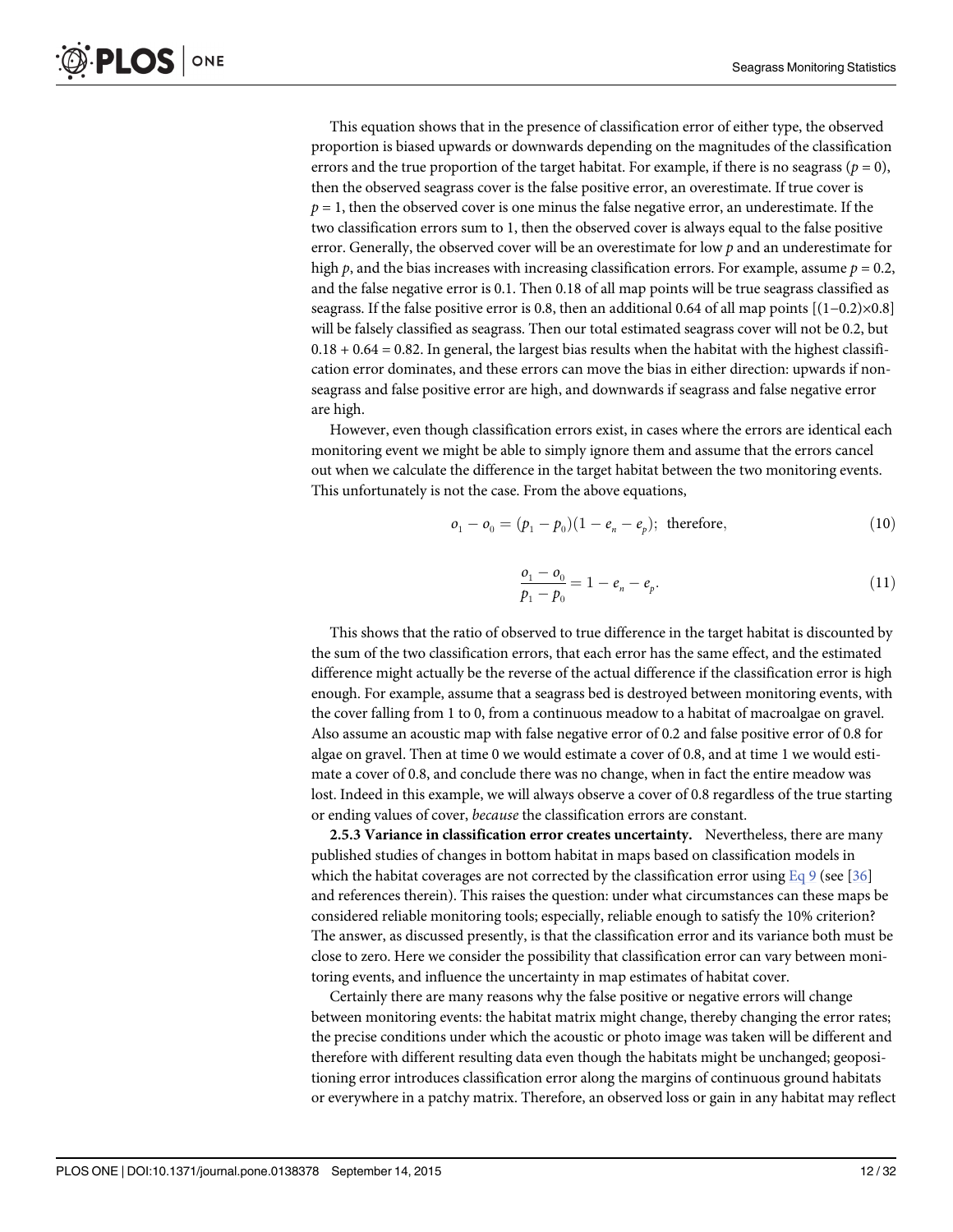<span id="page-12-0"></span>PLOS ONE

nothing more than a change in classification errors between monitoring events. For example, consider a site where the true seagrass cover declines from 0.5 to 0.45 between monitoring events (a 10% loss), the false negative error changes from 0.2 to 0.05, and the false positive error changes from 0.05 to 0.2. Then the observed seagrass cover will be 0.43 at the first monitoring event and 0.54 at the second, which represents an observed increase of 26%. This is 2.6 times the actual change and in the opposite direction, and is entirely an artifact of the change in classification error. Variation in classification error clearly represents random noise that can obscure any real change or constancy in habitat cover.

To propagate variation in classification error to variation in the estimated difference of habitat cover between two maps, we first take the variance of both sides of  $Eq$  10, treating each classification error as a random variable:

$$
var(o_1 - o_0) = var[(p_1 - p_0)(1 - e_n - e_p)]
$$
\n(12)

$$
= \text{var}(e_n)(p_0^2 + p_1^2) + \text{var}(e_p)[(1 - p_0)^2 + (1 - p_1)^2]. \tag{13}
$$

For arbitrary variance in classification errors, we can thus calculate the variance in the observed difference in habitat cover between two maps, the margin of error of this difference, and the minimum detectable proportion difference (from [Eq 1](#page-5-0)), with detection defined as the margin of error not overlapping zero. For the indicated standard deviation in classification error,  $Fig 3$  provides this information, with the margin of error equal to the minimum detectable proportional difference for power = 0.5.

Here we see a very simple result, namely that if the standard deviation in both classification errors is e, then the standard error of the observed difference in habitat cover is a bit larger than e, the margin of error for this difference is a bit larger than 2e, and the minimum detectable difference (for a power of 0.95) is approximately 4e. Thus, if the standard deviation in classification error is greater than 0.05, then the method is a blind sentinel. On the other hand, if the standard deviation is less than 0.025, then the method is capable of satisfying the 10% criterion.

Field workers can use this figure to report the error bars around any habitat difference calculated between two maps. For example if a difference is observed to be 0.1, then this would be reported as  $d = 0.1 \pm 0.2$  for the 95% confidence interval, assuming that classification errors themselves have a standard deviation at most 0.1. If the true observed proportional difference were 0.4, then the probability is 95% that the above confidence interval will not overlap zero.

The above analysis clearly demonstrates that the difference in habitat cover between two uncorrected habitat maps is a blind sentinel method unless the standard deviation in classification error is near zero. Such uncorrected maps may, however, be able to detect losses as low as 30–50%, if the methods are careful and meticulous enough to maintain the standard deviation at 0.1 or below. Note, however, that we have ignored the bias in cover estimation caused by classification error, and this is an additional problem with uncorrected maps over and above the variance in classification error. This appears to be an insoluble problem, since the only way to be confident of a low classification error and its variance is to estimate the classification error, which requires field work that might negate the main advantage of a remote method.

2.5.4 The utility of habitat maps corrected by classification error. The above results indicate that changes in habitat cover estimated from classification models may be meaningless (due to both biases and propagation of classification variance) unless classification error is explicitly measured and used to correct the estimate of habitat loss. If we know the false positive and negative errors  $e_{p0}$ ,  $e_{p1}$ ,  $e_{n0}$ , and  $e_{n1}$ , then we can use these to create an estimate of the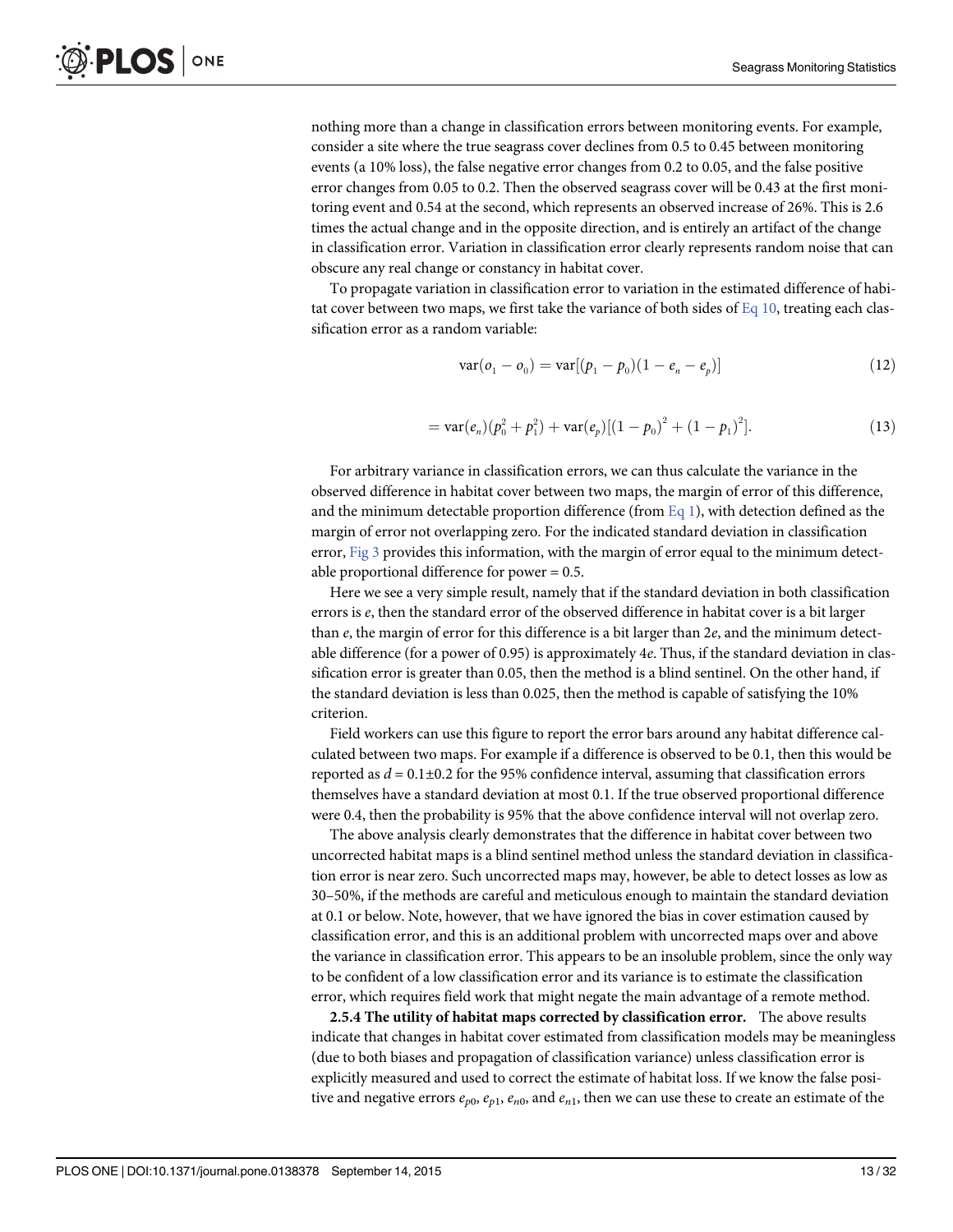

Standard deviation in classification error

[Fig 3. M](#page-12-0)inimum detectable difference between two maps with variance in classification error. Minimum detectable difference for the indicated standard deviation in positive and negative classification error, for the indicated power in a comparison between two maps ( $\alpha$  = 0.05, see section 2.5.3).

doi:10.1371/journal.pone.0138378.g003

<span id="page-13-0"></span>**PLOS** | ONE

true habitat change  $p_1-p_0$  from the observed change  $o_0-o_1$ , by rearrangement of [Eq 10:](#page-11-0)

$$
\widehat{p_1 - p_0} = \widehat{d} = \frac{o_1 - e_{p1}}{1 - e_{n1} - e_{p1}} - \frac{o_0 - e_{p0}}{1 - e_{n0} - e_{p0}},
$$
\n(14)

where  $\hat{d}$  is the estimated true difference in habitat cover between the two monitoring events, corrected by the measured classification error. Here we no longer assume classification errors are equal during the two monitoring events: they can be arbitrarily different, because now we have measured their values and use them to explicitly correct the bias.

Exact measurement of their values would require that we directly observe the habitat in the field represented by every point on the map, and calculate the overall proportion of correct and incorrect classification of every point in both monitoring events. Obviously this would defeat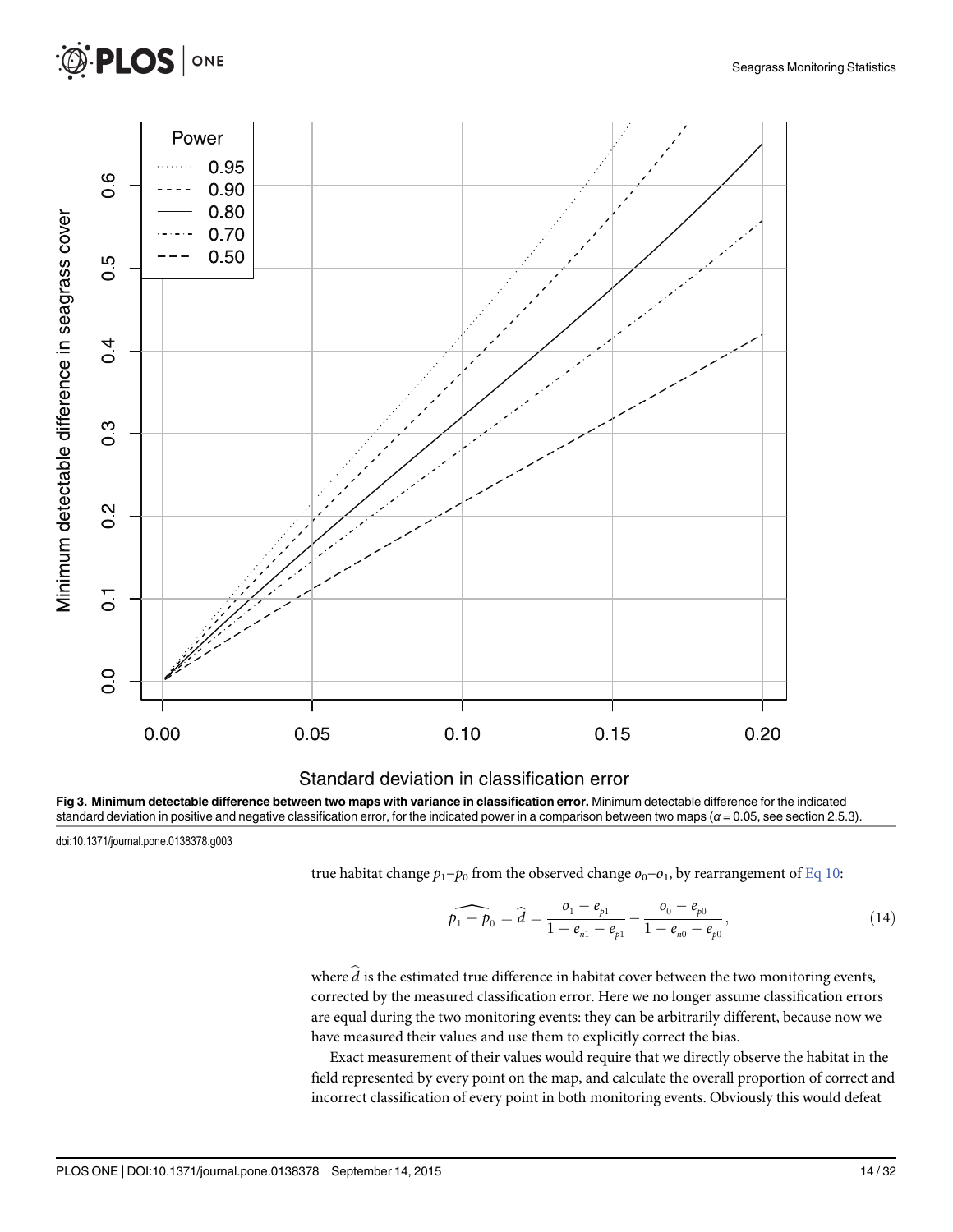<span id="page-14-0"></span>the purpose of remote mapping. Instead, of course, we observe the ground habitat at a practicable random sample of map points in target and non-target habitat, and use the observed proportion of incorrect classifications as an estimate of the true classification error across the entire map. This estimate, however, has a sampling error, and this sampling error will be propagated to our corrected estimate of true habitat loss above. This raises the question: how does this sampling error affect the map estimate of habitat loss?

The variance of the map estimate in  $\underline{Eq\ 14}$  is the variance of the difference of two ratios, which is equal to the sum of the variances of the ratios. The variance of the ratio of two random variables  $x/y$  can be approximated as ([\[72\]](#page-30-0), p 351):

$$
var(x/y) = \frac{\mu_x^2}{\mu_y^2} \left[ \frac{var(x)}{\mu_x^2} - 2 \frac{cov(x, y)}{\mu_x \mu_y} + \frac{var(y)}{\mu_y^2} \right],
$$
 (15)

with an error on the order of the reciprocal of the sample size. Here we assume that the variance of the estimates of the classification errors is just the binomial variance of a proportion, that the sampling variances of each classification error are independent of each other, and these are the only sources of variation in the computation of the true map difference:

$$
\mu_x = 1 - e_p,
$$
  
\n
$$
\mu_y = 1 - e_p = e_n,
$$
  
\n
$$
var(e_p) = \sqrt{e_p(1 - e_p)/n},
$$
  
\n
$$
var(e_n) = \sqrt{e_n(1 - e_n)/n},
$$
  
\n
$$
var(x) = var(o - e_p) = var(e_p),
$$
  
\n
$$
var(y) = var(1 - e_p - e_n) = var(e_p) + var(e_n),
$$
 and  
\n
$$
cov(x, y) = cov(o - e_p, 1 - e_n - e_p)
$$
  
\n
$$
= cov(e_p, e_n + e_p) = var(e_p).
$$

Substituting these expressions into  $Eq$  15 and taking the sum of the variance of the two ratios in [Eq 14](#page-13-0) gives the variance in the corrected map habitat loss. The square root of this variance is plotted against the number of ground truth points per habitat (seagrass and non-seagrass) for the indicated actual classification error in  $Fig 4$ . For example, if our positive and negative classification error is 0.2, and we estimate these errors by sampling a random 100 ground points in both seagrass and non-seagrass, for a total of 200 points each monitoring event, then the standard deviation of the corrected map difference in seagrass cover is 0.1, and the margin of error would be  $(1.96)(0.1) = 0.2$ ; [Fig 5](#page-16-0) shows that this sampling effort translates to a minimum detectable difference in cover of about 0.4. [Fig 6](#page-17-0) shows the minimum number of ground truth points per habitat necessary to detect a map difference of 0.1, for the indicated power and classification error.

This figure shows that in the range of commonly reported lower limits of Posidonia classification error, e.g. from 0.2 to 0.35 (see section 3.4), from nearly 2000 to over 10000 ground truth points per habitat per monitoring event are necessary to achieve a corrected map difference that is precise enough to reliably detect a 10% loss, and any sampling effort with fewer than 500 to 3000 ground truth points is a blind sentinel method. Note that this minimum sampling effort increases without limit as classification error approaches 0.5. This is because, at a classification error of 0.5, the map is no better than a coin toss and therefore contains no information, and cannot be corrected regardless of the sampling effort. Note also the symmetry of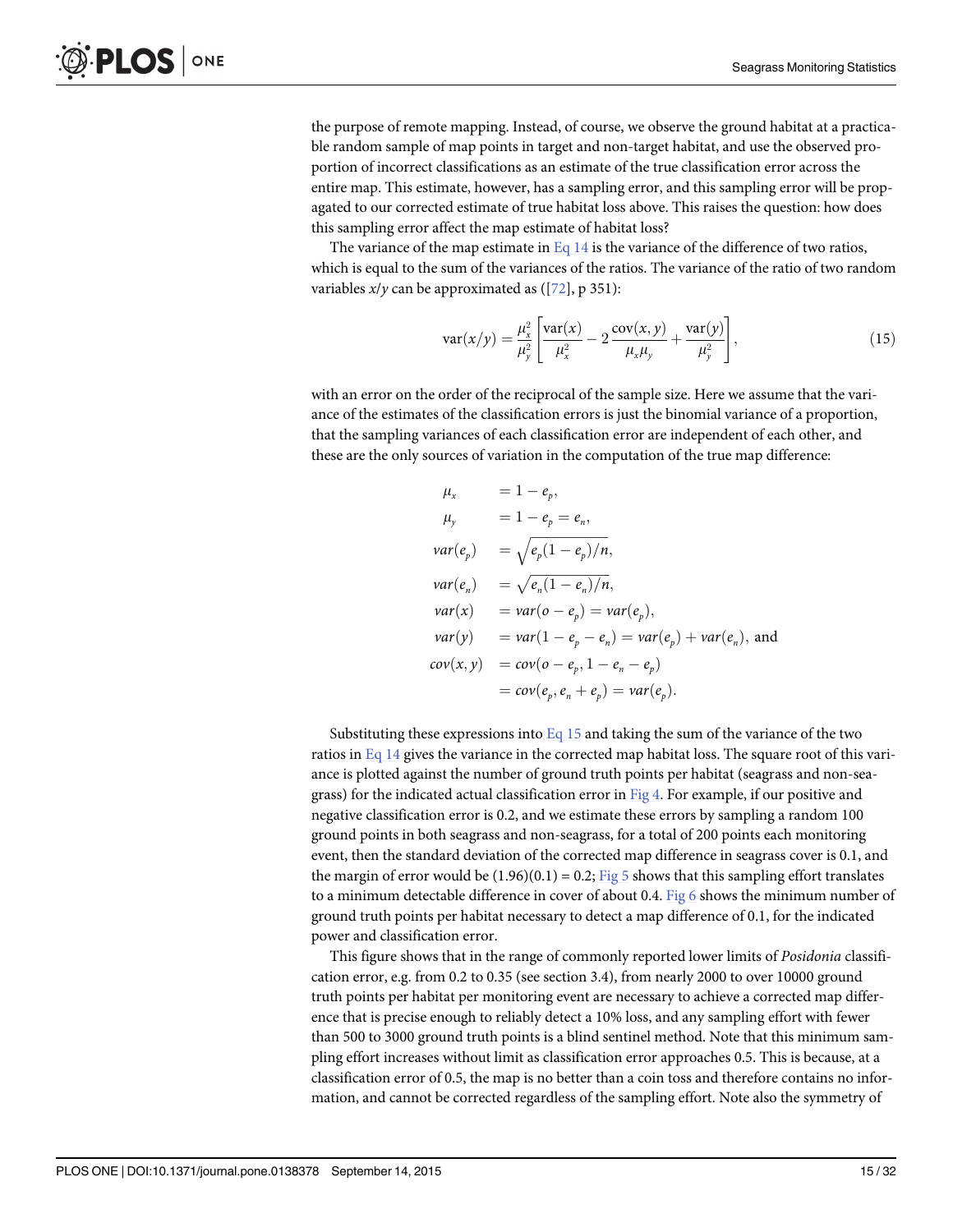<span id="page-15-0"></span>![](_page_15_Figure_0.jpeg)

![](_page_15_Figure_2.jpeg)

Number ground truth points per cover type per monitoring

[Fig 4. S](#page-14-0)tandard deviation of corrected map difference as function of number of ground truth points. Standard deviation of corrected map difference as a result of sampling error of ground truthing with the indicated number of ground truth points, and indicated positive and negative classification error.

doi:10.1371/journal.pone.0138378.g004

this Figure: a classification error of 1−e has exactly the same information value as a classification error of e.

These results raise a final question. Because the ground truth study needed to correct the map is the direct observation of the ground at numerous georeferenced points, and therefore constitutes valuable data that can be used for an immediate estimate of habitat cover that has zero classification error, why not use these data to estimate seagrass habitat cover directly, rather than go to the extra effort to create and attempt to correct an error-laden map that provides only an indirect estimate?

We answer this question by comparing the minimum ground truth sample size for estimation of a 10% map loss to that for estimation of a 10% loss directly by random point sampling.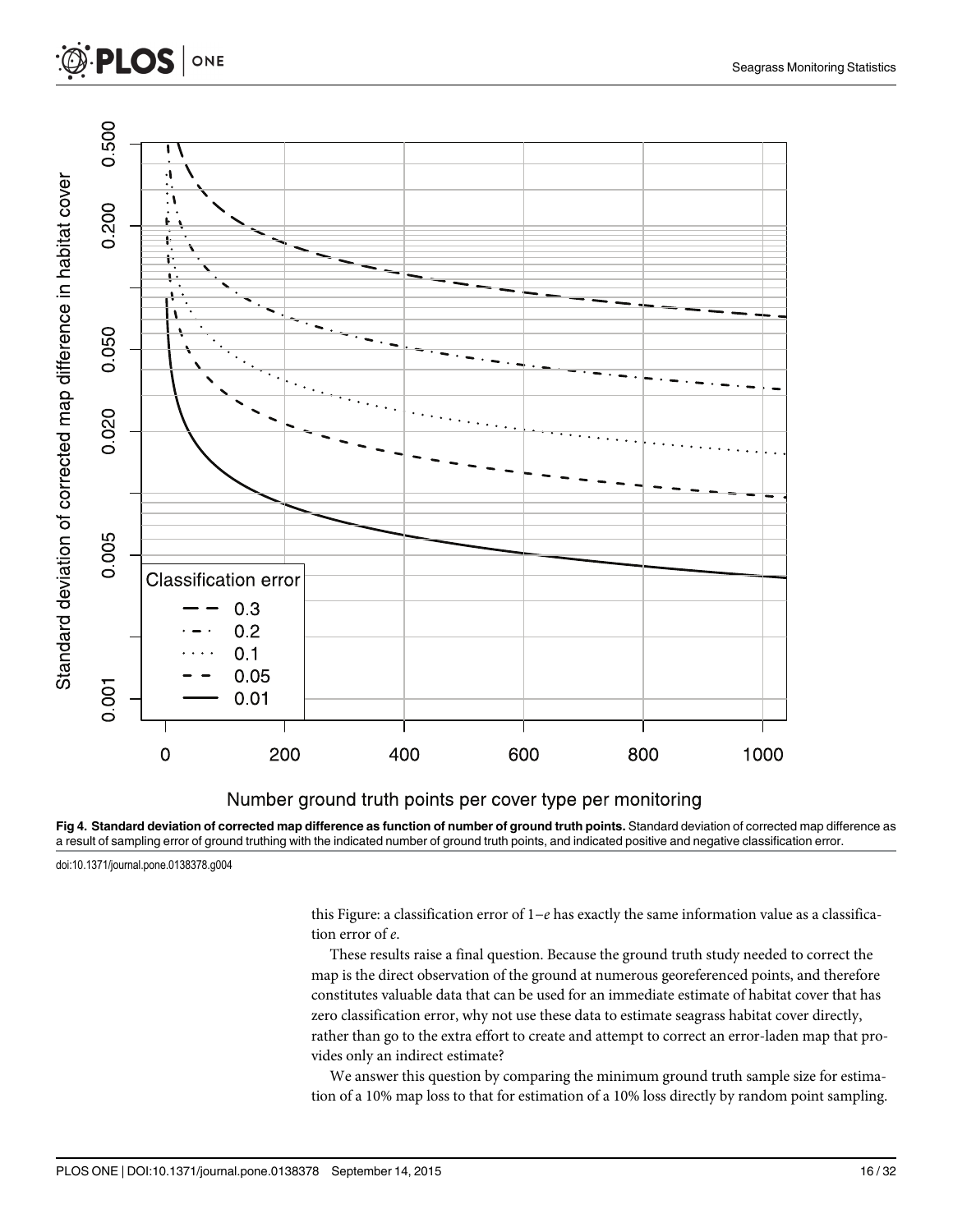<span id="page-16-0"></span>![](_page_16_Figure_1.jpeg)

![](_page_16_Figure_2.jpeg)

#### Number ground truth points per cover type per monitoring

[Fig 5. M](#page-14-0)inimum detectable corrected map difference as function of number of ground truth points. Minimum detectable corrected map difference as function of number of ground truth points, for indicated positive and negative classification error ( $\alpha = \beta = 0.05$ ).

doi:10.1371/journal.pone.0138378.g005

The latter is a simple chi-square test of a difference between two proportions: the proportion of ground truth points containing the target (seagrass) habitat at the two monitoring events. In this proportion test, the standard deviation of the difference in proportion to be substituted this proportion test, the standard deviation of the difference in proportion to be substituted<br>into <u>[Eq 1](#page-5-0)</u> is simply  $s_{md} = \sqrt{2/n}$ , where *n* is the number of ground truth points in each habitat. Taking the ratio of the minimum ground truth points for detecting a 10% loss after map correction, to the minimum for detecting a 10% loss directly by comparing the observed covers, gives [Fig 7](#page-18-0).

This figure shows that, for example, if the classification errors are each equal to 0.2, then the minimum number of ground truth points necessary to detect a 10% loss after map correction is from 1.5 to 15 times the number needed to directly detect a 10% loss, depending on the starting habitat cover.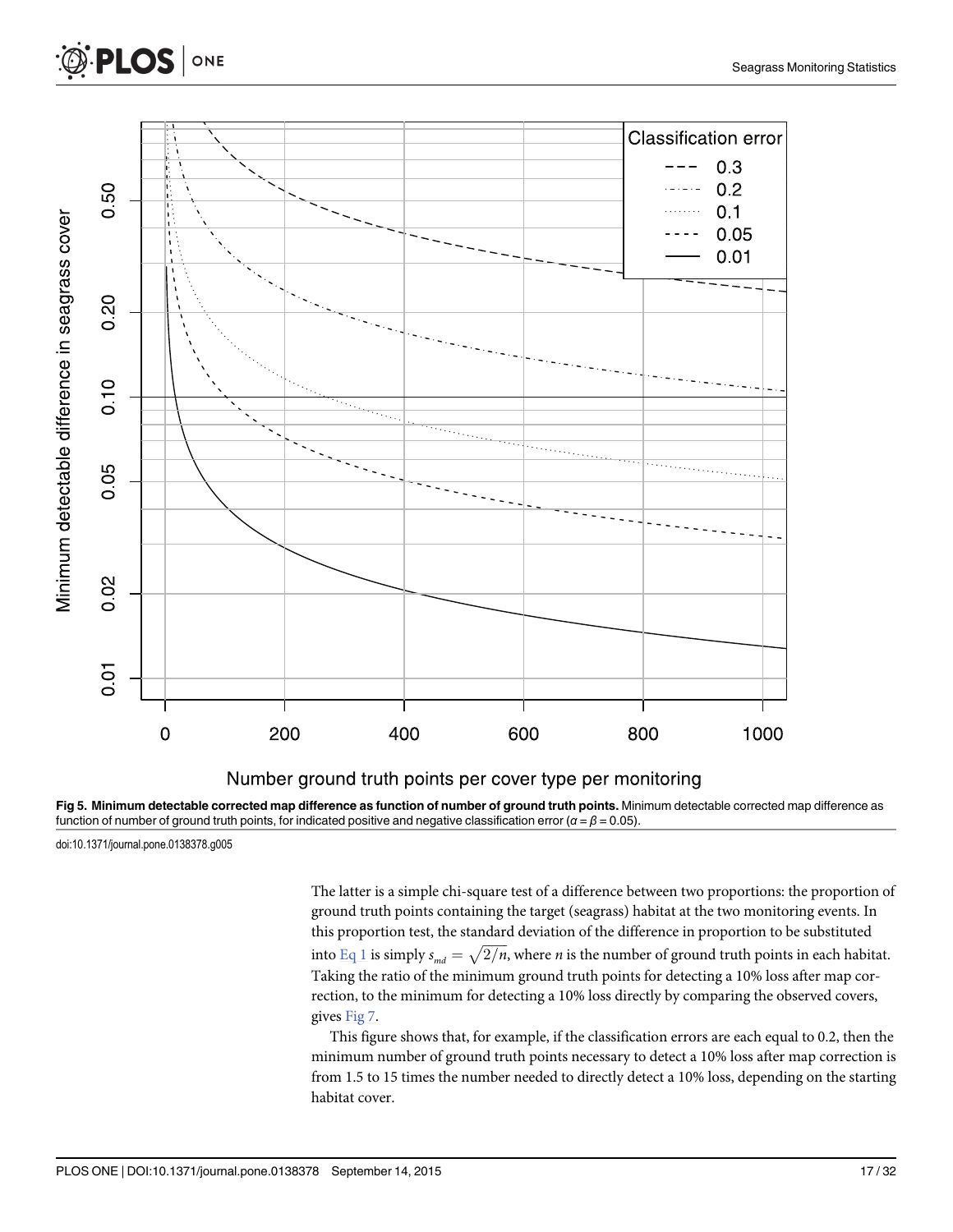<span id="page-17-0"></span>![](_page_17_Figure_2.jpeg)

**Classification error** 

[Fig 6. M](#page-14-0)inimum ground truth points to detect 10% loss in corrected map. Minimum number of ground truth points needed to correct a map to sufficient precision to detect a 10% loss, for the indicated power and classification error ( $\alpha$  = 0.05).

doi:10.1371/journal.pone.0138378.g006

[Fig 8](#page-19-0) shows this relationship from a different perspective, the threshold classification error at which the field labor is equalized: the labor for estimating a 10% loss directly is equal to the labor for estimating the loss from two maps. This we call the "utility threshold" of a map habitat classification for sentinel monitoring. Values above the lines favor the direct method, and below the lines favor the map method. This figure shows how this threshold depends on the starting habitat cover, with the maximum near the maximum binomial variance of  $p = 1/2$ .

The reasons that map error is often more difficult to estimate than habitat cover directly are 1) two probabilities must be estimated rather than one (the positive and negative error rates); and 2) as classification error increases, the information contained in the map decreases, and the minimum sample size to correct the map then increases exponentially to infinity at a map error of 0.5.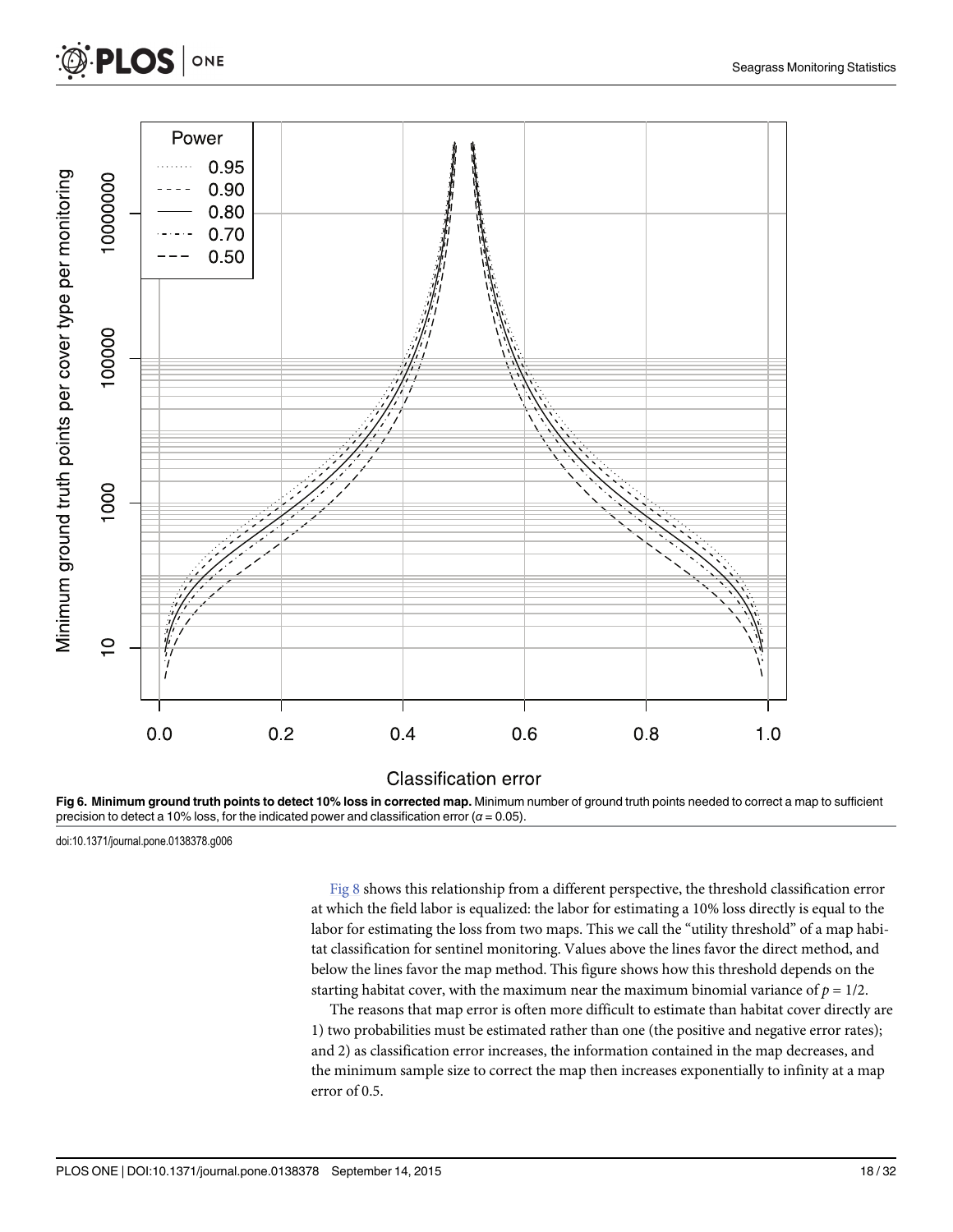<span id="page-18-0"></span>![](_page_18_Figure_1.jpeg)

![](_page_18_Figure_2.jpeg)

#### **Classification error**

[Fig 7. R](#page-16-0)atio of minimum ground truth points for map correction to minimum ground truth points for direct estimate of 10% loss. Ratio of minimum ground truth points for map correction to minimum ground truth points for direct estimate of 10% loss, for the indicated classification error and initial (seagrass) habitat cover ( $\alpha = \beta = 0.05$ ).

doi:10.1371/journal.pone.0138378.g007

Note that these two figures undervalue the direct estimation method, because we assume that the only field effort in the map method is that required to validate the map. In reality, some unknown number of training points will also be necessary. If the number of training and test points are equal, then the ratio is double in [Fig](#page-19-0) 7, and the utility threshold is half that in Fig [8.](#page-19-0) Note also that a better sampling design for directly estimating habitat loss is a fixed-plot design. This however, would require the construction of permanent underwater markers, which would defeat the purpose of a remote mapping method. If such markers are present, then they would provide a direct estimate of seagrass loss at probably 1/100th the field effort required to quantify the classification error of the map. Thus, Figs  $\frac{7}{2}$  and  $\frac{8}{2}$  $\frac{8}{2}$  $\frac{8}{2}$  are meaningful only if a random-plot method is used for the direct estimate. A well-designed fixed-plot method is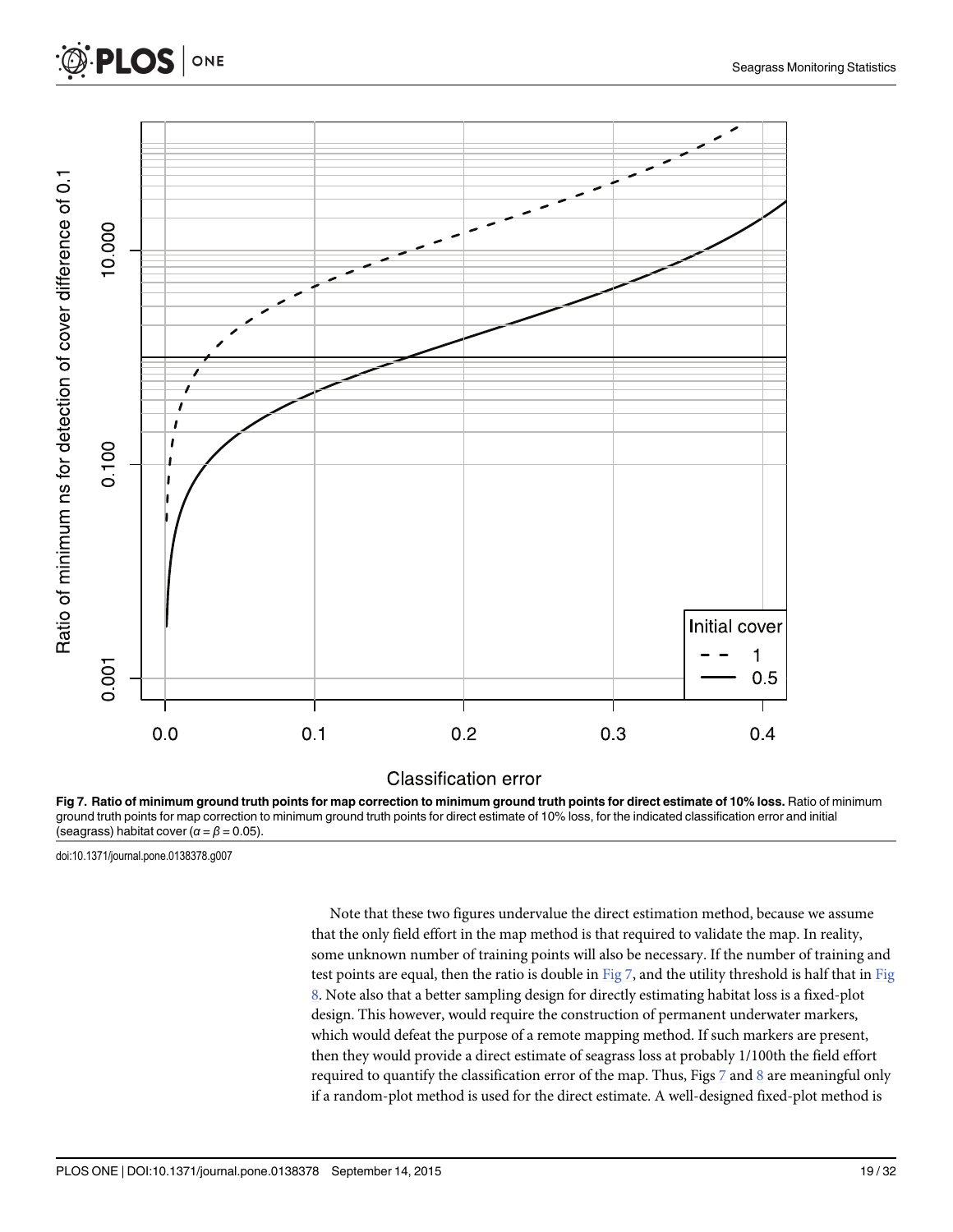![](_page_19_Figure_1.jpeg)

#### Starting seagrass cover

[Fig 8. T](#page-17-0)hreshold in classification error at which field labor is equalized for estimating 10% loss. Threshold in classification error at which field labor is equalized for direct versus map estimation of cover loss, for the indicated values of starting habitat cover ( $\alpha = \beta = 0.05$ ).

doi:10.1371/journal.pone.0138378.g008

<span id="page-19-0"></span>**PLOS** ONE

superior to all maps other than those known in advance to have a classification error essentially equal to zero.

These results indicate that remote mapping methods are a misnomer in that they require substantial field effort to correct for classification error, and if the error is not well below the utility threshold of 0.15, then remote mapping methods require far more labor to validate the map than would be needed measure overall habitat loss directly.

#### 3 Discussion

The success of a sentinel monitoring program hinges on its ability to detect when a resource is in decline. To do this, monitoring must distinguish between chance variation and true decline. This ability, namely statistical power, has been neglected in the design of environmental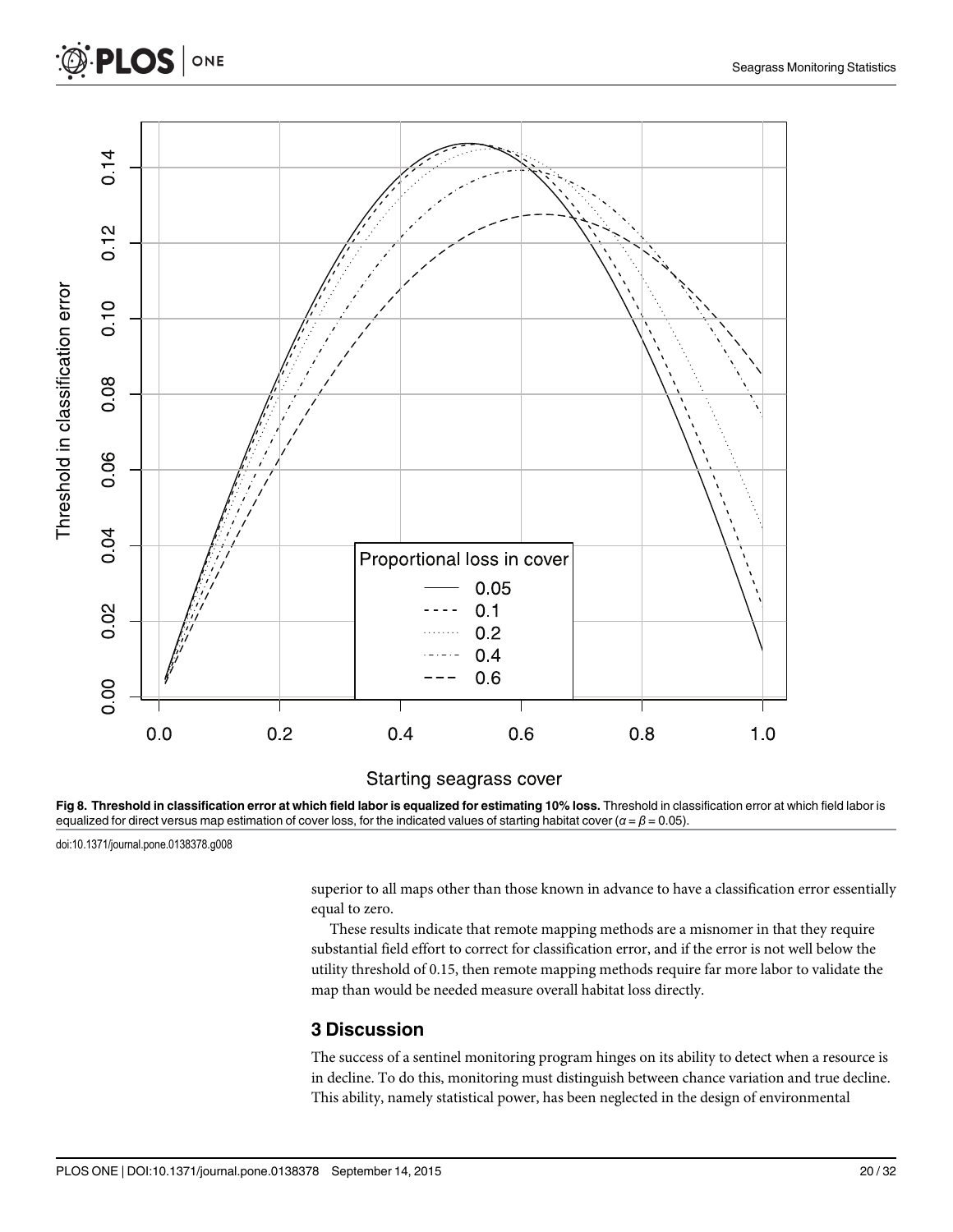<span id="page-20-0"></span>monitoring programs worldwide, and specifically programs to monitor health of seagrass communities, which contribute ecosystem services in excess of one million euros per hectare per annum  $[5, 8, 13]$  $[5, 8, 13]$  $[5, 8, 13]$  $[5, 8, 13]$  $[5, 8, 13]$  $[5, 8, 13]$ . Some workers have proposed a minimum performance criterion of 10% for seagrass monitoring programs: a management goal should be to develop and use only programs powerful enough to detect a true proportional loss of 10% [[10\]](#page-27-0). Especially in slowgrowing species such as *Posidonia oceanica*, timely detection of small losses is critical  $[11, 12]$  $[11, 12]$  $[11, 12]$  $[11, 12]$  $[11, 12]$ .

Here we have reviewed the expected statistical power of common habitat monitoring methods, using both empirical knowledge of the seagrass Posidonia oceanica and basic statistical concepts, to ask which methods are and are not capable of satisfying this 10% criterion. Below we discuss the significance of each of our major results.

### 3.1 Random-plot direct methods for monitoring seagrass cover or shoot density are generally blind-sentinel methods

Random-plot direct methods for sampling seagrass cover and shoot density are attractive because they are conceptually simple, do not require the construction of permanent markers or specialized technology or expertise, and can be carried out by largely untrained volunteer labor such as SCUBA dive clubs, e.g. [[73](#page-30-0)]. Unfortunately, however, these methods have a critical disadvantage: all standing spatial variation in the response variable is incorporated into the residual error term of the statistical test. As  $[4]$  $[4]$  p. 85 remarks, "re-randomization does nothing more than cloud the comparison of differences, without truly adding error degrees of freedom." Where such standing variation is high, this is an enormous handicap, especially in cases where direct methods require SCUBA, with its attendant costs, risks, and field limitations.

In the case of Posidonia and many other seagrasses, cover and shoot density are highly sensitive to natural microhabitat variation, and therefore are highly variable at all spatial scales, as has been shown in many studies [[57,](#page-29-0) [71,](#page-30-0) [75\]](#page-30-0). Patchy distribution of live *Posidonia* and dead matte is natural and common especially near the lower depth limit of meadows, where monitoring is critical. Such high variation is ironically documented and presented in field reports of random-plot seagrass monitoring methods. For example, in the final field test for the national *Posidonia* monitoring protocol for Croatia, Guala et al.  $[75]$  find that the CV in shoot density within Posidonia patches ranges from 40% to 60% near the lower depth margin at several field sites in their pilot demonstration of the protocol, and cover of live Posidonia is close to 50% at the lower margins. This high variation requires a minimum of 2000 independent quadrat samples per monitoring event to reliably detect a 10% loss in shoot density using a random-plot design [\(Fig 1\)](#page-7-0). Yet the sample size for random-plot methods of monitoring shoot density in Posidonia mandated programs is 33 to 36 quadrats per sampling site, fewer than two percent of this minimum [[29](#page-28-0)]. Even this tiny sample size is inflated, however, because in reality most samples are subsamples of only a few independent sampling stations per field site. In the Posidonia National Monitoring Protocol for Croatia, for example, Guala et al. [[19](#page-27-0)] call for only three such stations per site at the lower seagrass margin. At a sample size of  $n = 3$ , this protocol is a blind sentinel to losses less than roughly 50% whether these are fixed or random plots (Figs [1](#page-7-0) and [2\)](#page-9-0). Even if every single point in a sampled meadow declines by exactly 10% between two monitoring events, nevertheless the chance that the mean of a sample of  $n = 3$  independent data points shows a significant decline will be barely over  $\alpha$  = 0.05. A statistical power of 50% is equivalent to a coin toss; a statistical power of 5% is blind to a true decline 95% of the time. This is just one example of many in the seagrass monitoring literature; approximately a third of the Posidonia monitoring methods reviewed by  $[29]$  use random-plot direct sampling designs, which is a venerable traditional method [[10](#page-27-0)].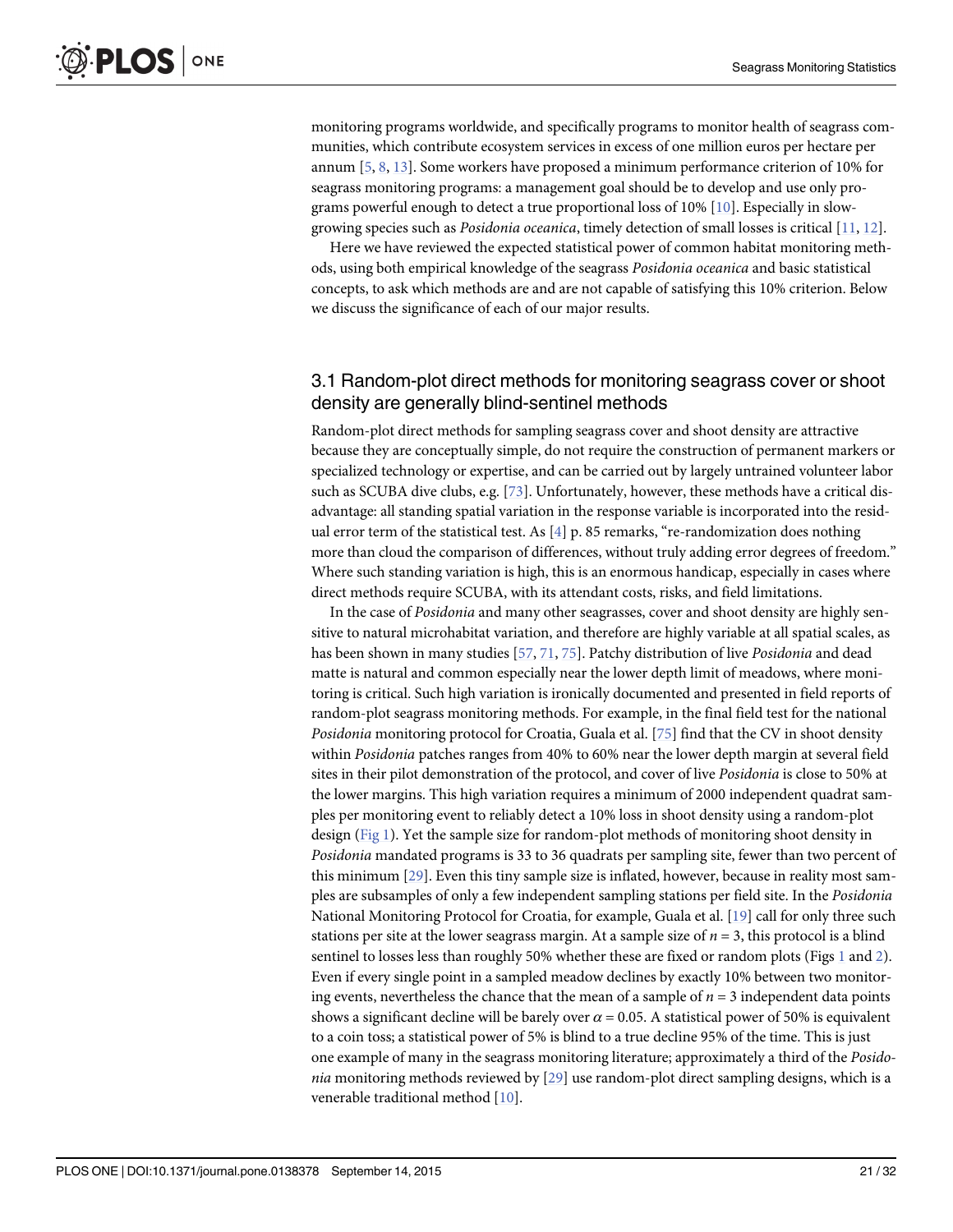<span id="page-21-0"></span>In addition to low statistical power caused by natural variability, random-plot direct methods also suffer from a variety of sampling issues and challenges that are difficult or impossible to address in a routine monitoring program [\[29\]](#page-28-0). Most fundamentally, statistical analysis of monitoring data requires that sample points are obtained at random from the same fixed sampling region each monitoring event. This assumption can be violated in many ways when sampling e.g. seagrass shoot density. If the substrate is variable, then the sampling protocol might focus only on substrates capable of supporting seagrass. But if substrate boundaries are gradual, irregular, or difficult to identify, then subjective decisions must be made and are vulnerable to change each monitoring event. If shoot density is sampled only in patches containing seagrass, and if seagrass patches "move" between monitoring events because of progression and regression dynamics, then this sampling protocol cannot see changes in mean shoot density caused by regression and progression, and any change is meaningless in the sense that it cannot be ruled out as an artifact of a change in the region sampled. If, for example, half the bed regresses in regions of low shoot density, then the mean shoot density of the previous bed has plummeted, but if only present patches are sampled, the measured mean shoot density might remain constant or increase. If workers subjectively assess shoot density (or closely related habitat variables) in order to choose where to sample shoot density, then any differences between two monitoring events cannot be distinguished from differences in subjective decisions regarding the locations of sampling points.

Second, depth of the seafloor is a necessary covariate in analyses of shoot density, but if depth is measured by personal SCUBA depth gauges with limited accuracy, then the actual depths within a depth sampling stratum will differ between monitoring events, and therefore create an additional sampling bias that obscures any real difference. Posidonia shoot density can decline by about 5–10% per meter of depth [[70](#page-30-0)], and SCUBA depth gauges have an accuracy and precision close to 1.5 meter. Therefore a difference of 10% may be caused simply by a different depth gauge used at different monitoring events. These issues are critical when statistical analysis must rely on just two monitoring endpoints, because limited funding and monitoring urgency do not allow the luxury of a long-term time series. Thus, random-plot direct methods, especially under challenging field conditions presented by subtidal seagrasses, are likely to be distorted by a variety of biases and sampling irregularities whose magnitude is unknown and probably unknowable, in addition to the very low statistical power even under the best sampling design.

For all these reasons, we are in full agreement with the recent recommendation of  $[57]$ (p. 147) that, to avoid "simplistic mistakes", or rampant Type I and II errors, shoot density in random-plot methods for Posidonia monitoring "should not be routinely used by administrations responsible for the coastal environment." Shoot density and other descriptors accessible only by SCUBA can be valuable and informative, however, within a direct, fixed-plot sampling method.

# 3.2 Fixed-plot methods for monitoring cover or shoot density have very high statistical power

Statistical power can be increased by either reducing the variance of the method, or increasing the number of independent samples (Eqs  $4$  and  $5$ ). The obvious way to reduce the error of a random-plot sampling design is to convert it to a fixed-plot design, in which loss is measured directly at permanent field stations, as exemplified by the balisage method of the *Posidonia* Monitoring Network [[56\]](#page-29-0), or the SeagrassNet protocol [\[59\]](#page-29-0). The advantage of a fixed-plot design is that the standing spatial variation (in cover or shoot density) has zero effect on power, and the residual variance is just the variance in the difference within fixed monitoring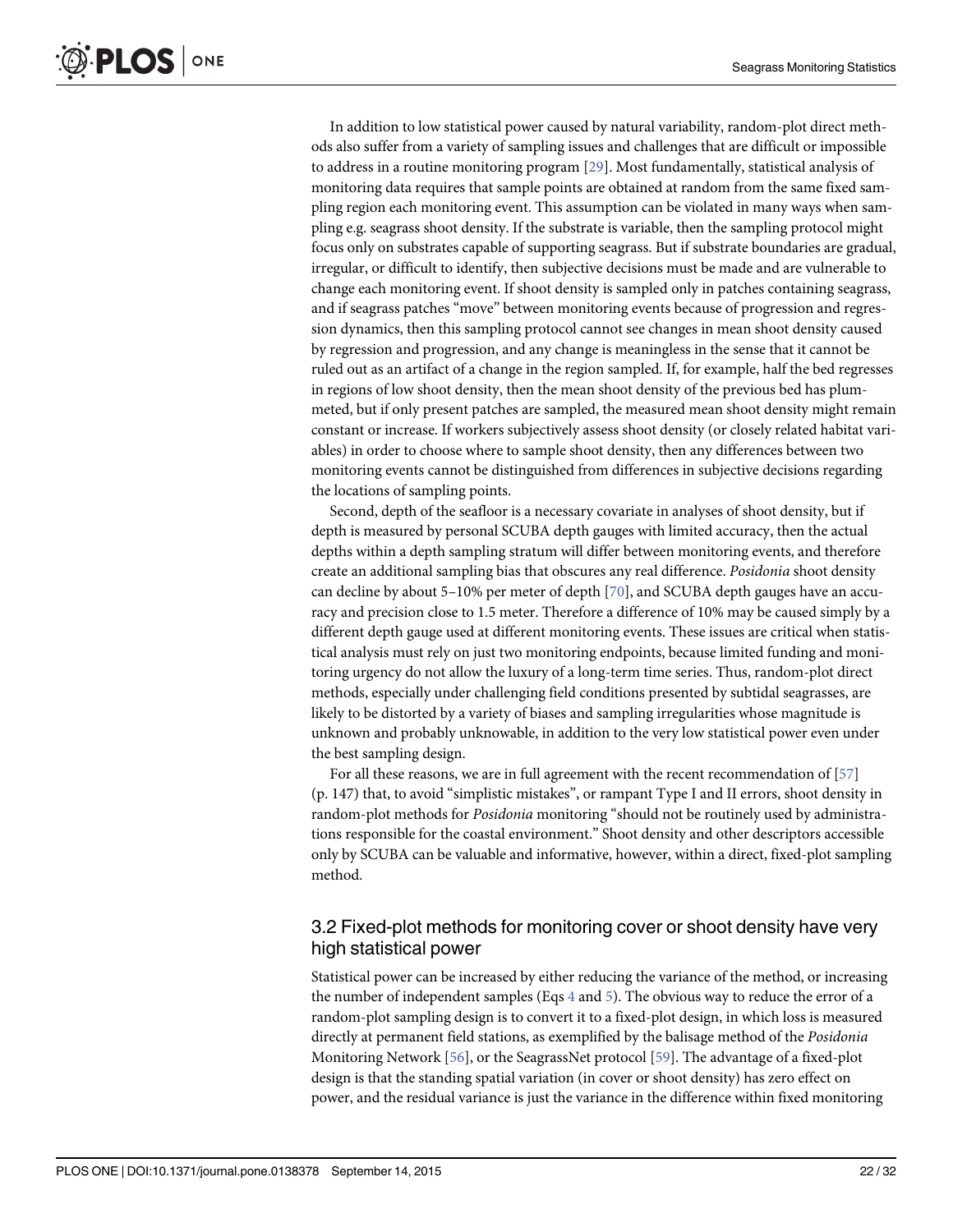<span id="page-22-0"></span>plots between monitoring events [[4\]](#page-27-0). Thus, reconsidering the thought experiment above, if every point in a seagrass meadow experiences a 10% loss between monitoring events, then a fixed-plot method will show the same 10% loss in all plots, and the residual error in the statistical test will be zero and the statistical power 100%, regardless of the sample size, even in a meadow whose standing variation in cover or shoot density is the largest that it can possibly be. Fixed-plot designs also are free from the sampling issues of random-plot designs, because plots are fixed, marked, and completely unambiguous.

Fixed-plot monitoring designs are especially favored in situations where the causal agent for loss is diffuse, as is expected in an aquatic environment where loss is caused by decline in water quality. Fixed-plot designs are also favored in species whose maximum positive change is small, resulting in a low theoretical variance among the differences within the plots [\[4\]](#page-27-0). Slow growing seagrasses such as Posidonia oceanica are thus especially suited to fixed-plot monitoring designs. Our results show that a fixed-plot design for Posidonia monitoring requires just 20 fixed stations to detect a mean meadow regression of a few decimeters if the causal agent is diffuse, or a mean regression of less than one meter if the agent is patchy within the sampling site. In the case of a diffuse agent, this represents approximately 1/100th of the sampling effort of a random-plot design for the detection of 1/10th the rate of Posidonia decline [\(Fig 2\)](#page-9-0).

The second means of increasing the power of a random-plot design is to increase the number of independent random samples of the study site. While a minimum sample size of 2000 per sampling stratum per monitoring event is not feasible for routine monitoring by SCUBA, it is feasible by remote methods of seagrass monitoring.

#### 3.3 Ease and high accuracy of RUV yields high power

The remote method that most closely duplicates direct observations of SCUBA is remote underwater videography (RUV), which is assumed to have near-zero classification error in distinguishing live seagrass from surface matte, algae, or unvegetated surface. But RUV is free of the cost, fatigue, and time limitations of SCUBA, and therefore the sampling intensity can exceed 100 times that of SCUBA per field day, resulting in a minimum detectable difference in seagrass cover of about one-tenth that of SCUBA within a random-plots method ([Eq 4\)](#page-5-0). RUV is also free of the subjective sampling biases of a direct method, since transects are placed blind to the seafloor, and all data are transparent and can be analyzed independently by any number of workers. RUV can also be used within a fixed-plots sampling design, in which transects are revisited with real-time, submeter-accuracy DGPS, no permanent markers are necessary, and a paired analysis is used [\[49,](#page-29-0) [50,](#page-29-0) [53\]](#page-29-0). In this case, power is increased to the extent the previous transects can be closely revisited, with power never less than that for the random-plots design [\[49](#page-29-0)]. If precise revisitation is possible, then monitoring produces 2D or 3D photomosaics for estimate of cover difference within revisited transects, with statistical power given by [Fig 2](#page-9-0). The use of paired photomosaics for high-resolution monitoring of coral reef habitat is now common, and there is no reason that this method could not also be used to advantage in seagrass monitoring, especially in the clear waters of the Mediterranean [\[53](#page-29-0), [54](#page-29-0), [76](#page-30-0)].

Remote images may not be sufficient to distinguish among morphologically similar species within some seagrass genera, requiring analysis at the generic level in those rare cases where species do not segregate by depth or other habitat characteristics. Neither SCUBA passive observation nor RUV can identify buried matte; only sediment core samples can demonstrate and quantify buried matte [\[77\]](#page-30-0). Dead matte, however, is a natural component of dynamic Posidonia beds and is often wrongly interpreted as an indicator of human disturbance [\[59\]](#page-29-0).

RUV has been used to map and monitor biological resources on the seabed since the 1950s [\[78](#page-30-0)], and this method has become standard and widespread since the advent of high-accuracy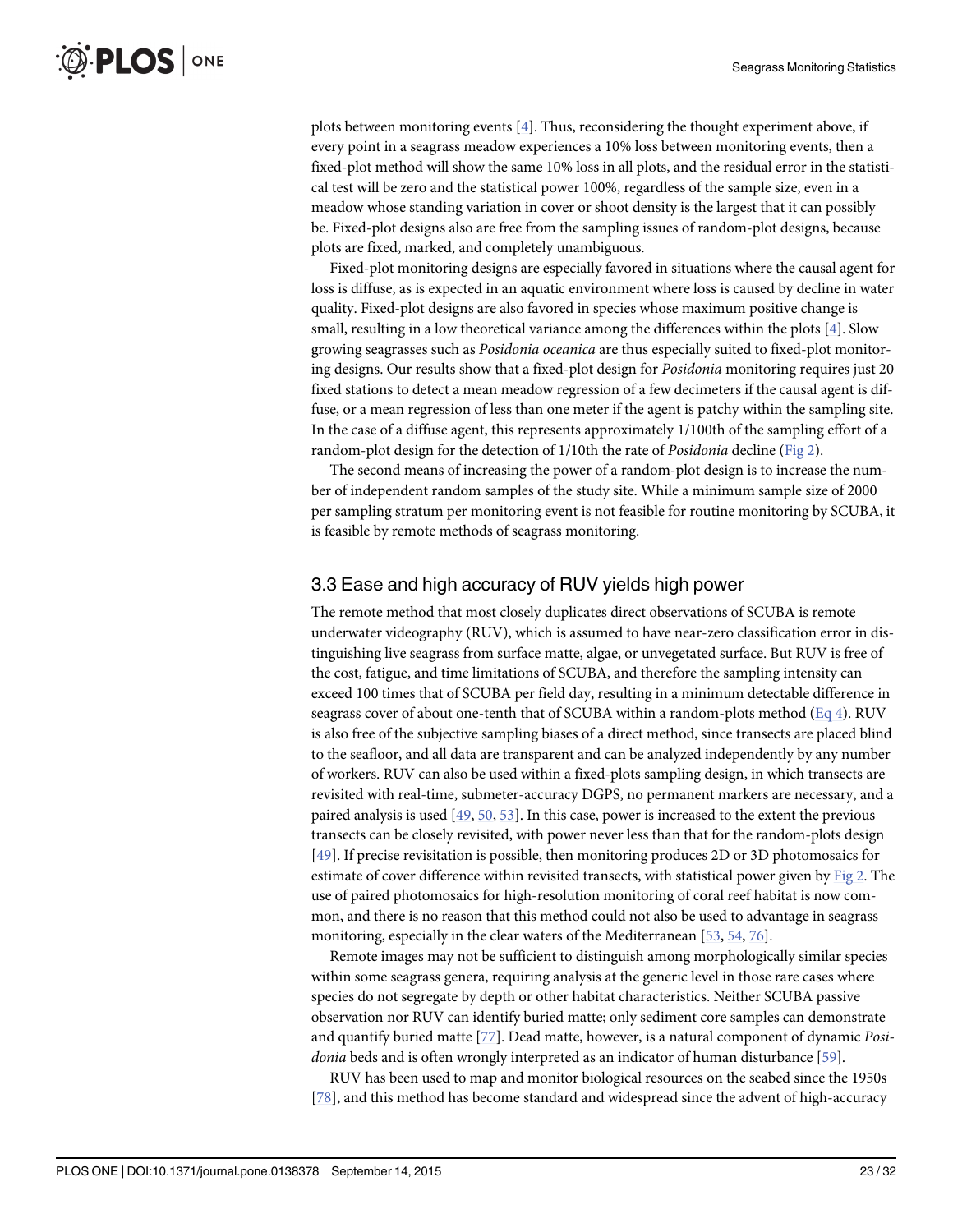<span id="page-23-0"></span>DGPS. Geospatial RUV is an official monitoring protocol for the seagrass Zostera marina in Washington State, USA [[79](#page-30-0)], is the basis of the Shallow Water Positioning System for monitoring seagrass and associated habitat in Biscayne Bay, Florida, USA [[53](#page-29-0)], is an official method of monitoring seagrass and other benthic habitats in Victorian (Australia) Marine National Parks and Marine Sanctuaries [[80](#page-30-0)], has been used for the reporting requirement of the EU Habitats Directive for *Posidonia* monitoring in Italy  $[44]$  $[44]$  $[44]$ , is a standard method used in Australia for surveillance of all seabed habitats to depths of 50 m (see  $[81, 82]$  $[81, 82]$  $[81, 82]$  and references therein), and is a standard method for ground truthing (training and validating) remote maps of the seabed worldwide, e.g. [\[83](#page-30-0)–[86](#page-30-0)].

# 3.4 Habitat mapping is neither necessary nor sufficient for habitat monitoring

While RUV can satisfy the 10% monitoring criterion, it gathers imagery of the sea bottom at a rate several orders of magnitude lower than that of acoustic methods such as sidescan or multibeam sonar. These latter methods, as well as aerial photography or satellite imaging, are widely perceived to be superior to RUV and direct methods because they can capture large regions of the sea bottom with a minimum of field effort, and thereby produce high-resolution maps that can serve two functions at one cost: 1) they provide "baselines" of the study region that can be used to compare to all future maps to quantify changes in habitat cover, and 2) they provide a benthic habitat layer in a geographic information system (GIS) that can be used for spatial planning decisions, e.g.  $[87, 88]$  $[87, 88]$  $[87, 88]$ . The idea that mapping is a necessary first step in monitoring is nearly ubiquitous in the seagrass literature; indeed it is rare for mapping and monitoring not to be treated as if they are the same activity. RAMBOLL [\[14\]](#page-27-0), for example, treat "mapping" and "monitoring" as equivalent methods of regular surveillance under the EU Habitats Directive. Dekker et al. [\[89\]](#page-31-0) follow many others in stating on p. 415, "The first step is to provide baseline maps that document the current extent, diversity and condition of the seagrasses. The next step is to establish monitoring programs designed to detect disturbance at an early stage ‥‥ " and the "monitoring programs" referred to here are aerial maps.

Our results indicate that this perception is incorrect. Although a habitat map of the seabed is necessary for informed spatial planning of any activities that impinge on those habitats (such as regulation of bottom trawling near Posidonia meadows, [[90](#page-31-0)]), it is neither necessary nor sufficient for sentinel monitoring of those habitats. First, that baseline maps are not necessary as a precondition for monitoring is illustrated by 1) the ongoing annual RUV monitoring of Zostera marina along 1000 km of the Washington State USA coastline since the year 2000, in the absence of a habitat map of the benthos or seagrass baseline other than the initial RUV tran-sects themselves [[79](#page-30-0)], 2) the global success of the SeagrassNet monitoring program, started in 2001 in the absence of any global collection of benthic maps [\[91\]](#page-31-0), 3) the success of the Posidonia Monitoring Network begun in France in 1984 in the absence of any baseline maps of the region monitored [[56](#page-29-0)], and 4) the many published BACI studies conducted without any prior map of the sampling areas, e.g. [[92](#page-31-0)]. The ecological literature is replete with examples of statistical sampling and analysis methods for estimating ground cover and its change, without the use of "maps;" see  $[4]$  $[4]$  $[4]$  and references therein. Certainly cartography will always be useful to the extent that it is accurate, and will assist the planning of sampling locations [\[93\]](#page-31-0), but there is no evidence that it must precede any successful monitoring program, and managers need not wait for the creation of maps prior to initiating and funding urgent sentinel monitoring.

Second, a map with unknown classification error is not sufficient by itself for monitoring. Such a map has scientific value only if its accuracy and precision are known and reported, along with the standard errors of all estimates of habitat cover and its change [[33](#page-28-0), [94](#page-31-0)]. If these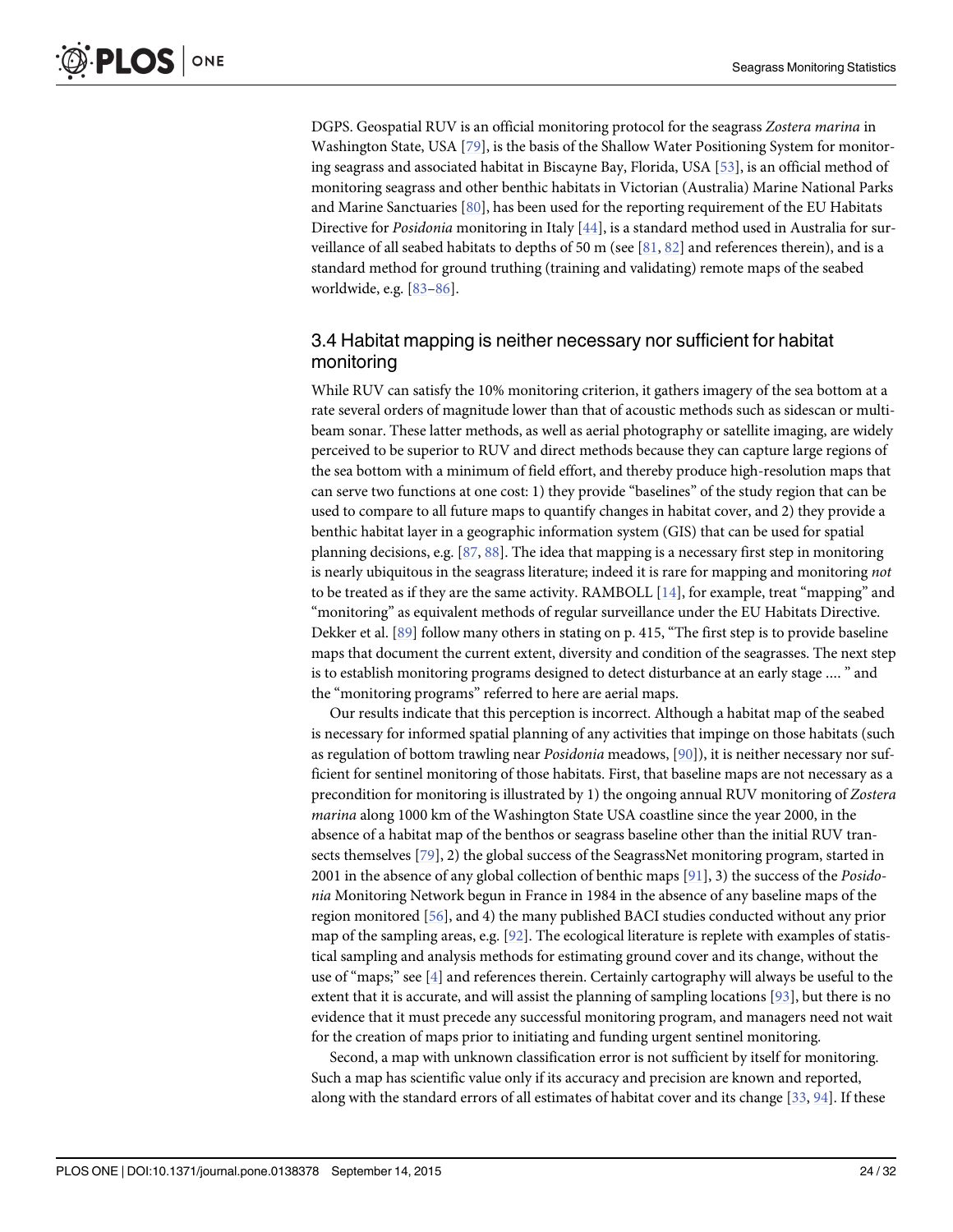<span id="page-24-0"></span>are not reported, then the scientific value of habitat coverage estimated from the map is simply not known. In order for a comparison from two maps to satisfy the 10% monitoring criterion, the classification error of each must be well below the utility threshold of 0.15, a formidable goal for any variable substrate in the marine environment. However, demonstrating that this condition is met introduces a Catch-22 situation: we first must quantify the classification error using a ground truthing study that compares the map classifications to the real habitat on the ground. But if we find that the classification error is not near zero in one of the maps, then the data from the ground truthing study will provide a far more precise "baseline" and estimate of habitat loss than the corrected map, especially if that ground truthing study used a fixed-plots design with balisage or RUV. This brings us back to square one, where the map is not sufficient to satisfy the 10% criterion in the absence of more field effort than would be required by a direct estimate of habitat loss. Thus, in retrospect, a well-designed monitoring study would have been a better investment for monitoring than the production of a habitat map.

This Catch-22 is well illustrated by the case of Posidonia. Acoustic or remote sensing maps are generally not accurate enough to satisfy the 10% criterion for Posidonia, for two reasons: first, classification error biases estimates of habitat coverage. This is simply an algebraic fact [\(Eq 11\)](#page-11-0). Classification errors for mosaics of seagrass and other structured habitat (boulders, gravel, shells, macroalgae) are rarely less than 0.3 in acoustic maps (e.g. overall error 0.28 for sidescan sonar Posidonia versus consolidated in [\[95\]](#page-31-0); 0.30 for single-beam sonar seagrass versus oyster shells in [[96](#page-31-0)]; close to 0.5 in single-beam sonar Posidonia versus macroalgae in [\[34\]](#page-28-0); close to 0.5 for multibeam sonar backscatter Posidonia versus gravelly sand in [[38\]](#page-28-0)). In contrast, classification errors for seagrass can be lower than 0.1 in the ideal situation of a homogeneous sand substrate with no other vegetation present [[37](#page-28-0), [96](#page-31-0), [97](#page-31-0)], but this situation is rare for Posidonia, which grows on a variety of consolidated and unconsolidated sediment mixtures, and often associated with other algae and seagrass (Cystoseira, Cymodocea, and in some areas Caulerpa; [[98\]](#page-31-0)). Again, the in situ fieldwork necessary to establish that these conditions are met could alternatively be used to estimate habitat loss directly. High-resolution, aerial or satellite photography of Posidonia can be highly accurate if other vegetation is rare, but at present only at depths less than about 4 m  $[34, 43, 99]$  $[34, 43, 99]$  $[34, 43, 99]$  $[34, 43, 99]$  $[34, 43, 99]$ , which prevents sentinel monitoring of the critical lower depth margin of Posidonia near 30 to 40 m with these methods. Note that all these examples use modern technology that would score high on the map reliability index proposed by [\[100\]](#page-31-0). If classification errors for Posidonia are generally near 0.3 under realistic field conditions, then even if they remain constant, any changes in *Posidonia* habitat between monitoring events will be discounted by about 60%, due to classification error alone ( $Eq 11$ ). A 10% loss will generally be perceived as a 4% loss, which if not corrected will almost always be judged non-significant [\(Fig 3\)](#page-13-0).

Second, classification error is not constant, but varies among monitoring events, which creates additional random noise in estimates of habitat loss. The clearest evidence of this variation is shown in [\[36](#page-28-0)], in which Posidonia was mapped at 16 sites twice using sidescan sonar, in 1990 and 1991. The discordance between map pairs was high; never less than 30%, and more than 90% at half the locations. If two maps of the same ground are different at 90% of their habitat classifications, then the difference in classification error between the two must be enormous, at least 0.3 at most locations, completely off the grid in [Fig 3](#page-13-0). Certainly methods of sidescan sonar and global positioning systems have improved since 1991, but it seems unlikely that the standard deviation in classification error has been reduced to less than 0.1 under realistic field conditions. If so, then our results indicate that diachronic cartography of *Posidonia* with sidescan sonar is nearly always blind to habitat losses of about 20% or less ( $Fig 3$ ), unless cover estimates are corrected with extensive ground truth studies using  $Eq$  14, although we are unaware of a single study that has employed such correction. Similar results likely hold for single-beam and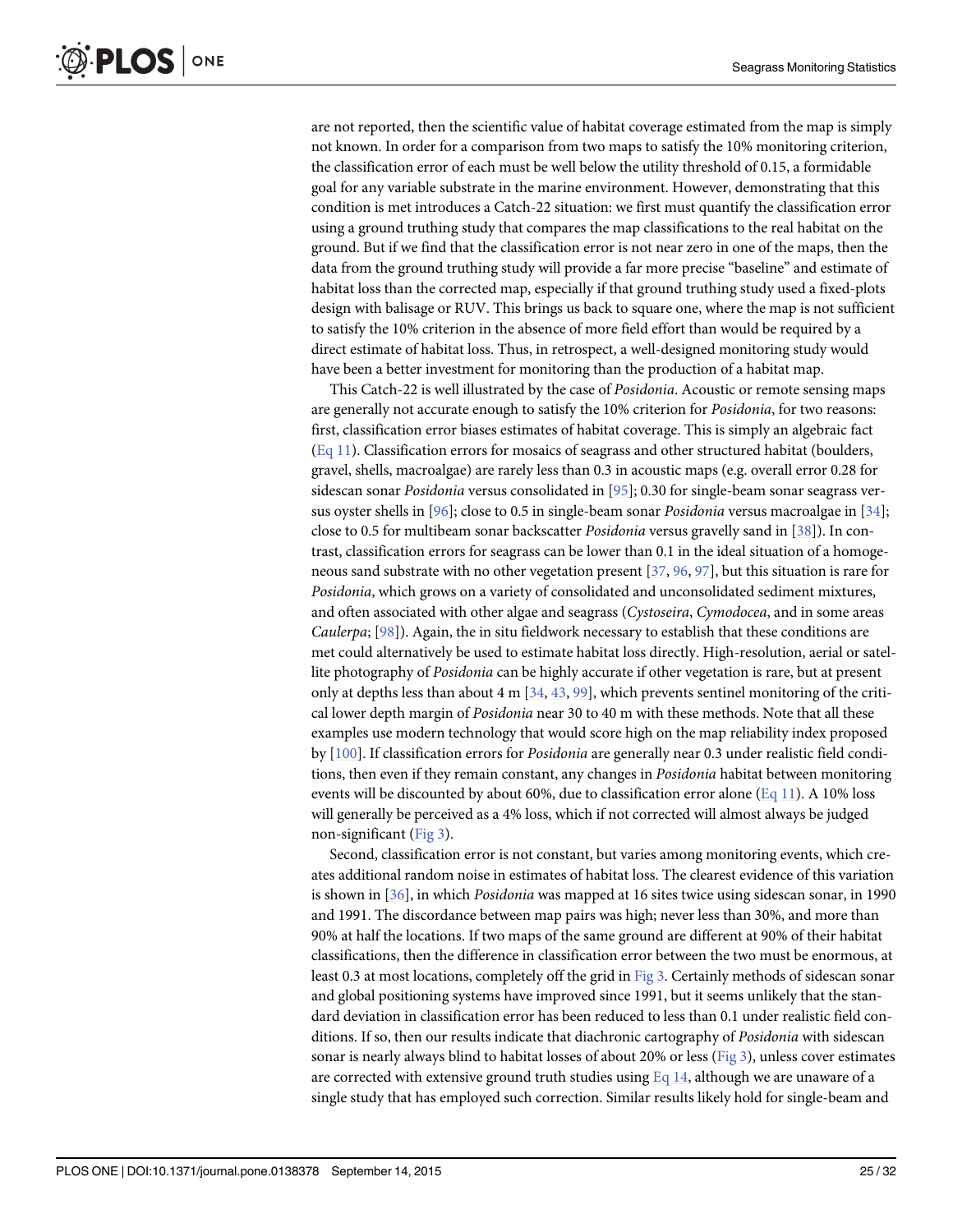<span id="page-25-0"></span>multibeam methods. However, if we take a classification error of 0.3 as a general result for Posidonia under realistic field conditions (see above), then the number of ground truth points necessary to correct the map estimate of habitat loss is five to fifty times the number of points that would be needed to estimate the habitat loss directly (Figs  $6$  and  $7$ ). To illustrate, [[95](#page-31-0)] found a Posidonia classification error of 0.28 in an innovative vertical sidescan map, constructed with the assistance of ten SCUBA transects, each 400 meters long. Certainly such a map may have many values other than seagrass monitoring. But for the purposes of monitoring, this transect effort alone would reliably detect a 10% loss [\(Fig 1\)](#page-7-0) [[44](#page-29-0), [49](#page-29-0)], and if transects were permanently marked, they would very likely detect a 1% loss with a fraction of the effort required to produce the validated map (Figs [2](#page-9-0) and [6\)](#page-17-0).

These considerations indicate that, contrary to assumptions common in the monitoring literature, mapping and monitoring are fundamentally different activities. At the core of the mapping process is the creation of a model to infer the identity of points that are not directly observed. These model points do not have the same value as statistical replicates that real data points do. Monitoring, in contrast, is the use of a probabilistic sampling design to gather a minimum number of real data points to statistically detect a mean temporal difference. Sampling beyond this minimum provides little additional information about mean loss, yet can increase the resolution of a map without limit, while never eliminating map inaccuracy because it is impossible to directly observe more than a tiny fraction of all mapped points on the seafloor. Monitoring and mapping thus have different goals, methods, technical requirements and limitations, information value, probably different labor pools with different expertise, but compete most likely for the same management dollars. Managers considering cartography as a method of governmentmandated monitoring should carefully consider these fundamental differences before investing resources in a map that will always have questionable accuracy, if a fraction of those resources could alternatively be invested in a very precise and powerful sentinel monitoring design.

#### 3.5 Extra-statistical considerations

Given that both fixed-plot direct methods and RUV satisfy the 10% criterion, on what further basis should managers decide between these two approaches? The advantage of the fixed-plot direct method is the ability to measure several descriptors, including shoot density, morphology, growth, and productivity at the fixed plots [[55](#page-29-0), [101](#page-31-0)]. The disadvantage is that permanent underwater markers are required, along with regular replacement and maintenance [[55](#page-29-0)]. Permanent markers, especially massive ones such as concrete blocks, eliminate the habitat in their footprint, alter strength and direction of currents, sedimentation patterns, and perhaps the suitability of neighboring seagrass habitat. These considerations may or may not be pertinent for managers, and may be site-dependent; e.g., a pristine protected area versus a marina development.

While RUV is limited in the descriptors that can be measured and requires office labor, expertise in photogrammetry, and clear water with at least two meters visibility, it provides 1) a precise measure of habitat cover and its statistical properties including spatial autocorrelation patterns; 2) quantitative measures of density of other species (e.g. Pinna nobilis associated with Posidonia, other recognizable invertebrates and epiphytic cover); 3) quantification of substrate identity, including exposed matte; and 4) a permanent georeferenced photographic archive for future research. Furthermore, it is the only method currently known that is capable of satisfying the 10% criterion throughout the depth range of seagrasses without the need for direct field (SCUBA) observation or permanent ground markers.

This paper is not intended as an exhaustive treatment of all possible seagrass monitoring methods, and it is certainly possible that others may be demonstrated to satisfy the 10%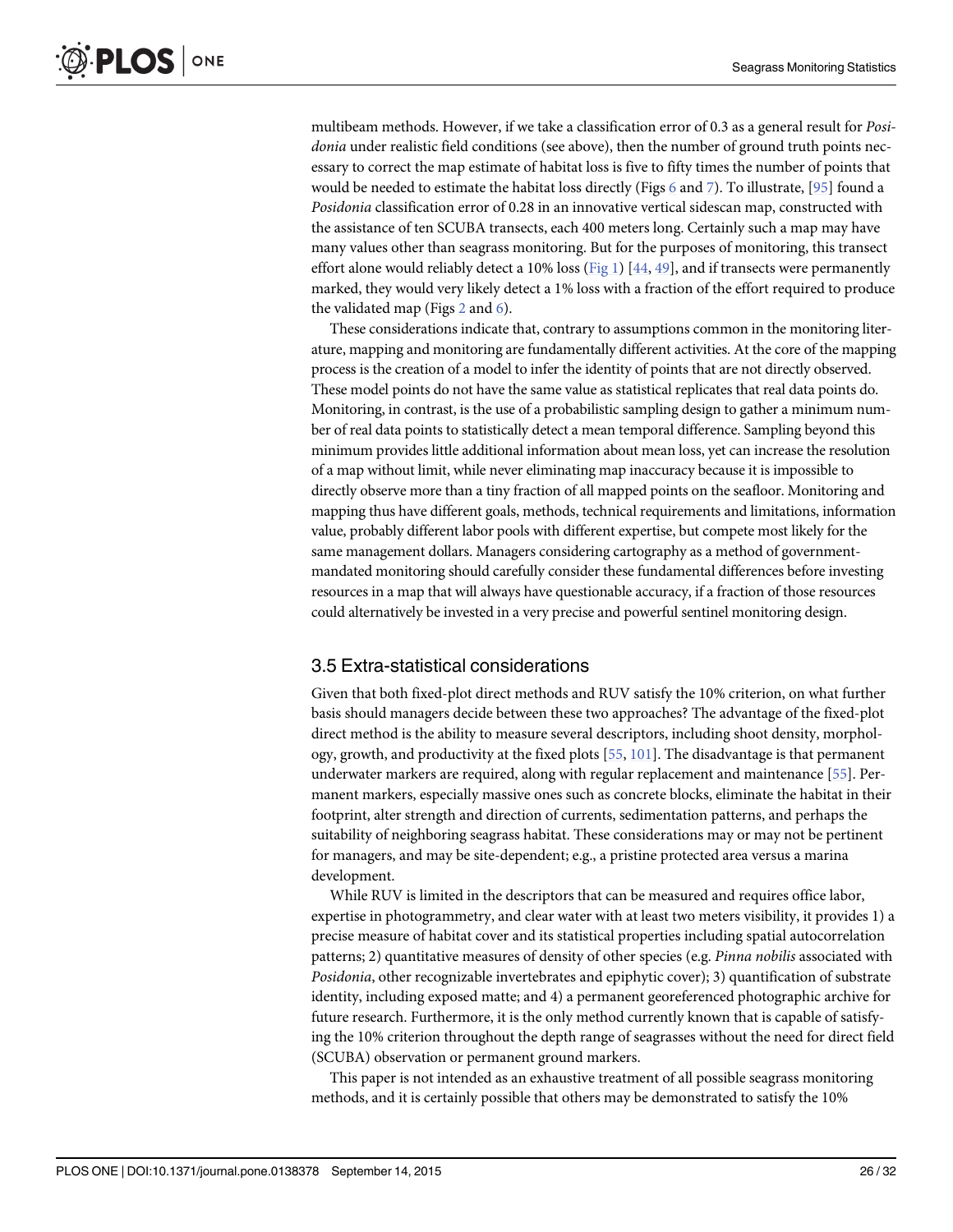<span id="page-26-0"></span>criterion. For example, it seems almost certain that acoustic telemetry provides power similar to balisage [\[102\]](#page-31-0), but at present there are no studies of propagation of its measurement error to habitat cover estimates. There may be descriptors other than cover or shoot density that are spatially uniform enough to be used in a direct, random-plot method, e.g. morphological, demographic, or chemical. But regardless of their prevalence, spatial cover will usually be necessary in addition, because cover is a fundamental economic value, and is the only legally required descriptor for habitat monitoring under the EC Habitats Directive. Thus it is likely that any seagrass monitoring program will need to accommodate cover and the statistical implications of its high spatial variability discussed here, regardless of additional descriptors used.

# 3.6 Conclusions

Blind sentinel methods, i.e. generally incapable of detecting 10% habitat losses at a statistical power > 0.5, include direct random-plots methods of monitoring subtidal, patchy seagrass cover and shoot density, and remote mapping methods with non-trivial levels of classification error, such as sidescan, multibeam, and single-beam sonar. Aerial or satellite imagery may provide methods that satisfy the utility threshold for reliably detecting 10% loss in most seagrasses, but these methods currently are useful for sentinel monitoring only at depths shallower than about four meters. Acoustic methods can detect homogeneous seagrass on homogeneous sand with near 100% accuracy, but these field conditions are rare in Posidonia and where other vegetation or hard structure is mixed with seagrass. Resource management and regulatory agencies should recognize that mapping and monitoring are two independent activities with conflicting goals and methods, and that remote Posidonia maps are generally not capable of dependably detecting less than 30–50% seagrass loss. We found two classes of methods powerful enough to reliably detect a 10% loss of seagrass habitat throughout the natural depth range: direct, fixedplot methods, and remote underwater videography (RUV), the only remote method with near zero classification error. These should be considered the gold standards for seagrass sentinel monitoring across all substrates and depths. The former include the balisage method used in the Posidonia Monitoring Network, and the SeagrassNet global seagrass monitoring method. The only method we found capable of satisfying the 10% criterion throughout the depth range of seagrasses, without the need for SCUBA or direct observation, and without any habitat alteration, is RUV. Non-destructive methods that can reliably detect 10% loss in seagrasses do exist, and can be relied on to prevent further declines in all species. For these methods to become international standards, however, management and regulatory powers must recognize that rigorous and reliable science is the cornerstone of all management success, and formalize this idea with explicit requirements for minimum precision, power, and detectable losses in the official protocols that create the sentinels that watch over these valuable resources.

# Acknowledgments

We acknowledge the support of FP7 COCONET, "Towards COast to COast NETworks of marine protected areas (from the shore to the high and deep sea), coupled with sea-based wind energy potential." This work has been partly supported by the Croatian Science Foundation under the project COREBIO (3107), "Conditions, Resources, Enemies, and Biodiversity: Forces structuring marine communities of the shallow Adriatic Sea." We thank two anonymous reviewers for their insightful comments on a previous version of the manuscript. This is a publication of CIMMAR, the Center for Interdisciplinary Marine and Maritime Research of the University of Zadar.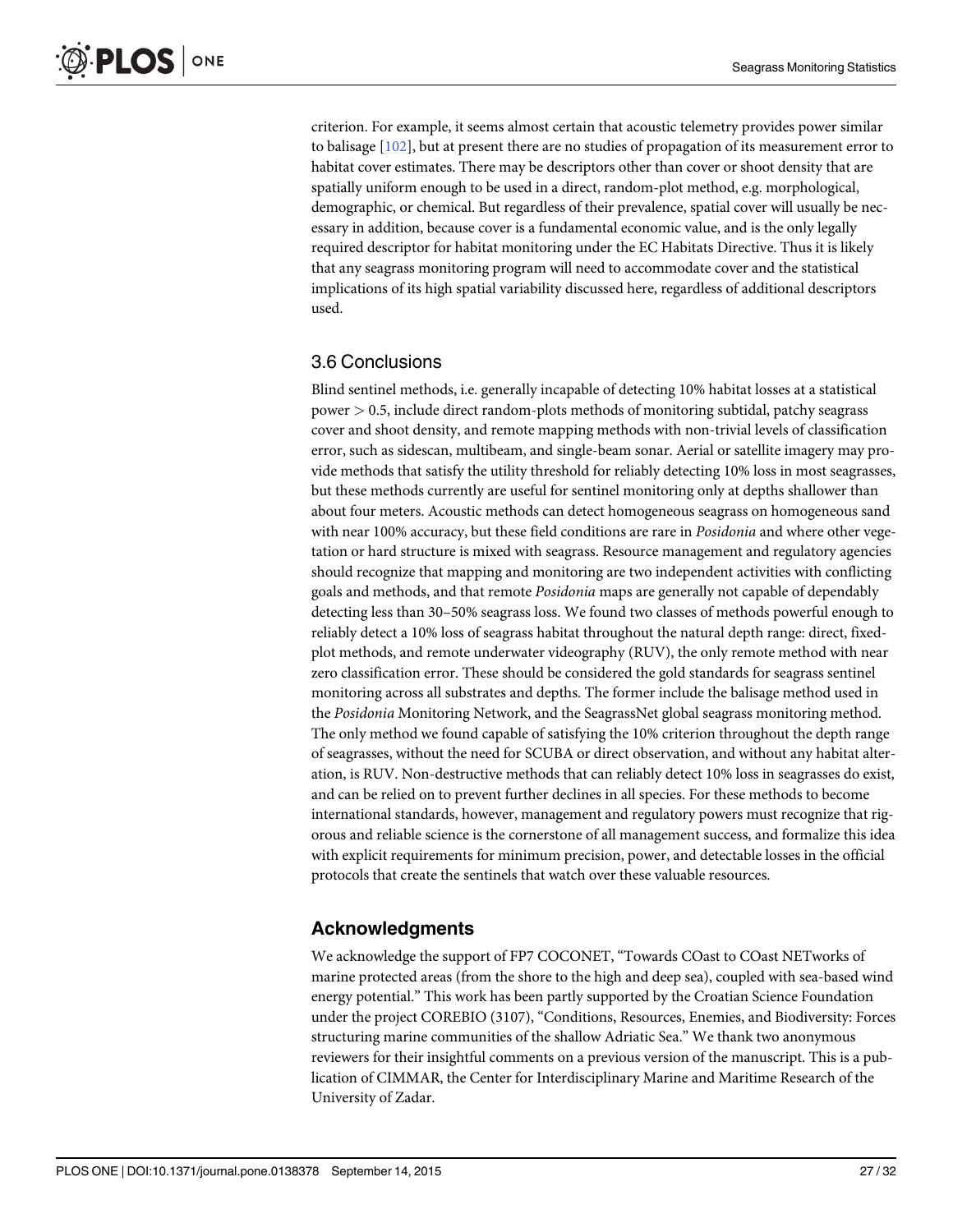#### <span id="page-27-0"></span>Author Contributions

Conceived and designed the experiments: STS. Performed the experiments: STS CK TBP DP. Analyzed the data: STS CK. Contributed reagents/materials/analysis tools: STS CK TBP DP. Wrote the paper: STS. Developed the statistical theory: STS.

#### References

- [1.](#page-0-0) Lindenmayer DB, Likens GE. The science and application of ecological monitoring. Biological Conservation. 2010 Jun; 143(6):1317–1328. doi: [10.1016/j.biocon.2010.02.013](http://dx.doi.org/10.1016/j.biocon.2010.02.013)
- [2.](#page-1-0) Vos P, Meelis E, Ter Keurs WJ. A framework for the design of ecological monitoring programs as a tool for environmental and nature management. Environmental Monitoring and Assessment. 2000; 61(3):317–344. doi: [10.1023/A:1006139412372](http://dx.doi.org/10.1023/A:1006139412372)
- [3.](#page-1-0) Legg CJ, Nagy L. Why most conservation monitoring is, but need not be, a waste of time. Journal of Environmental Management. 2006 Jan; 78(2):194–199. doi: [10.1016/j.jenvman.2005.04.016](http://dx.doi.org/10.1016/j.jenvman.2005.04.016) PMID: [16112339](http://www.ncbi.nlm.nih.gov/pubmed/16112339)
- [4.](#page-1-0) Green RH. Application of repeated-measures designs in environmental-impact and monitoring studies. Australian Journal of Ecology. 1993 Mar; 18(1):81–98. doi: [10.1111/j.1442-9993.1993.tb00436.x](http://dx.doi.org/10.1111/j.1442-9993.1993.tb00436.x)
- [5.](#page-1-0) Field SA, O'Connor PJ, Tyre AJ, Possingham HP. Making monitoring meaningful. Austral Ecology. 2007 Aug; 32(5):485-491. doi: 10.1111/j.1442-9993.2007.01715.
- [6.](#page-1-0) Gardner T. Monitoring Forest Biodiversity. Improving Conservation through Ecologically Responsible Management. Earthscan from Routledge; 2010.
- [7.](#page-1-0) Lindenmayer DB, Franklin J. Towards Forest Sustainability. CSIRO Publishing; 2003.
- [8.](#page-1-0) Lindenmayer DB, Gibbons P, Bourke M, Burgman M, Dickman CR, Ferrier S, et al. Improving biodiversity monitoring. Austral Ecology. 2012 May; 37(3):285–294. doi: [10.1111/j.1442-9993.2011.](http://dx.doi.org/10.1111/j.1442-9993.2011.02314.x) [02314.x](http://dx.doi.org/10.1111/j.1442-9993.2011.02314.x)
- [9.](#page-1-0) Santos RO, Lirman D. Using habitat suitability models to predict changes in seagrass distribution caused by water management practices. Canadian Journal of Fisheries and Aquatic Sciences. 2012 Aug; 69(8):1380–1388. doi: [10.1139/f2012-018](http://dx.doi.org/10.1139/f2012-018)
- [10.](#page-1-0) Duarte CM. The future of seagrass meadows. Environmental Conservation. 2002 Jun; 29(2):192– 206. doi: [10.1017/S0376892902000127](http://dx.doi.org/10.1017/S0376892902000127)
- [11.](#page-1-0) Marba N, Cebrian J, Enriquez S, Duarte CM. Growth patterns of western Mediterranean seagrasses: Species-specific responses to seasonal forcing. Marine Ecology Progress Series. 1996 Mar; 133(1–3):203–215. doi: [10.3354/meps133203](http://dx.doi.org/10.3354/meps133203)
- [12.](#page-1-0) Holmer M, Perez M, Duarte CM. Benthic primary producers—a neglected environmental problem in Mediterranean maricultures? Marine Pollution Bulletin. 2003 Nov; 46(11):1372–1376.
- [13.](#page-1-0) Vassallo P, Paoli C, Rovere A, Montefalcone M, Morri C, Bianchi CN. The value of the seagrass Posidonia oceanica: A natural capital assessment. Marine Pollution Bulletin. 2013 Oct; 75(1–2):157–167. doi: [10.1016/j.marpolbul.2013.07.044](http://dx.doi.org/10.1016/j.marpolbul.2013.07.044) PMID: [23953894](http://www.ncbi.nlm.nih.gov/pubmed/23953894)
- [14.](#page-2-0) RAMBOLL, NatureBureau. Natura 2000 Management and Monitoring NATURA MANMON. Guidelines for Preparation of Monitoring Programmes. An auxiliary tool for meeting the requirements of Art. 11 and 17 of the Habitats Directive. European Union; 2012.
- 15. EC. Assessment, Monitoring and Reporting under Article 17 of the Habitats Directive: Explanatory Notes and Guidelines. European Commission; 2006.
- 16. Evans D, Arvela M. Assessment and Reporting under Article 17 of the Habitats Directive. European Commission; 2011.
- 17. Piha H, Zampoukas N. Review of Methodological Standards Related to the Marine Strategy Framework Directive Criteria on Good Environmental Status. European Commission Joint Research Centre Institute for Environment and Sustainability; 2011.
- 18. Zampoukas N, Piha H, Bigagli E, Hoepffner N, Hanke G, Cristina Cardoso A. Monitoring for the Marine Strategy Framework Directive: Requirements and Options. European Commission Joint Research Centre Institute for Environment and Sustainability; 2012.
- [19.](#page-2-0) Guala I, Nikolić V, Iveša L, Di Carlo G, Rajković Z, Rodić P, et al. Monitoring protocol for Posidonia oceanica beds. Tunis: RAC/SPA—UNEP/MAP MedMPAnet Project; 2014.
- [20.](#page-2-0) USACE. 2013 Regional Compensatory Mitigation and Monitoring Guidelines. U.S. Army Corps of Engineers South Pacific Division; 2015.
- 21. Baggett LP, Powers SP, Brumbaugh R, Coen LD, DeAngelis B, Greene J, et al. Oyster Reef Habitat Restoration Monitoring and Assessment Handbook. Arlington, VA: The Nature Conservancy; 2014.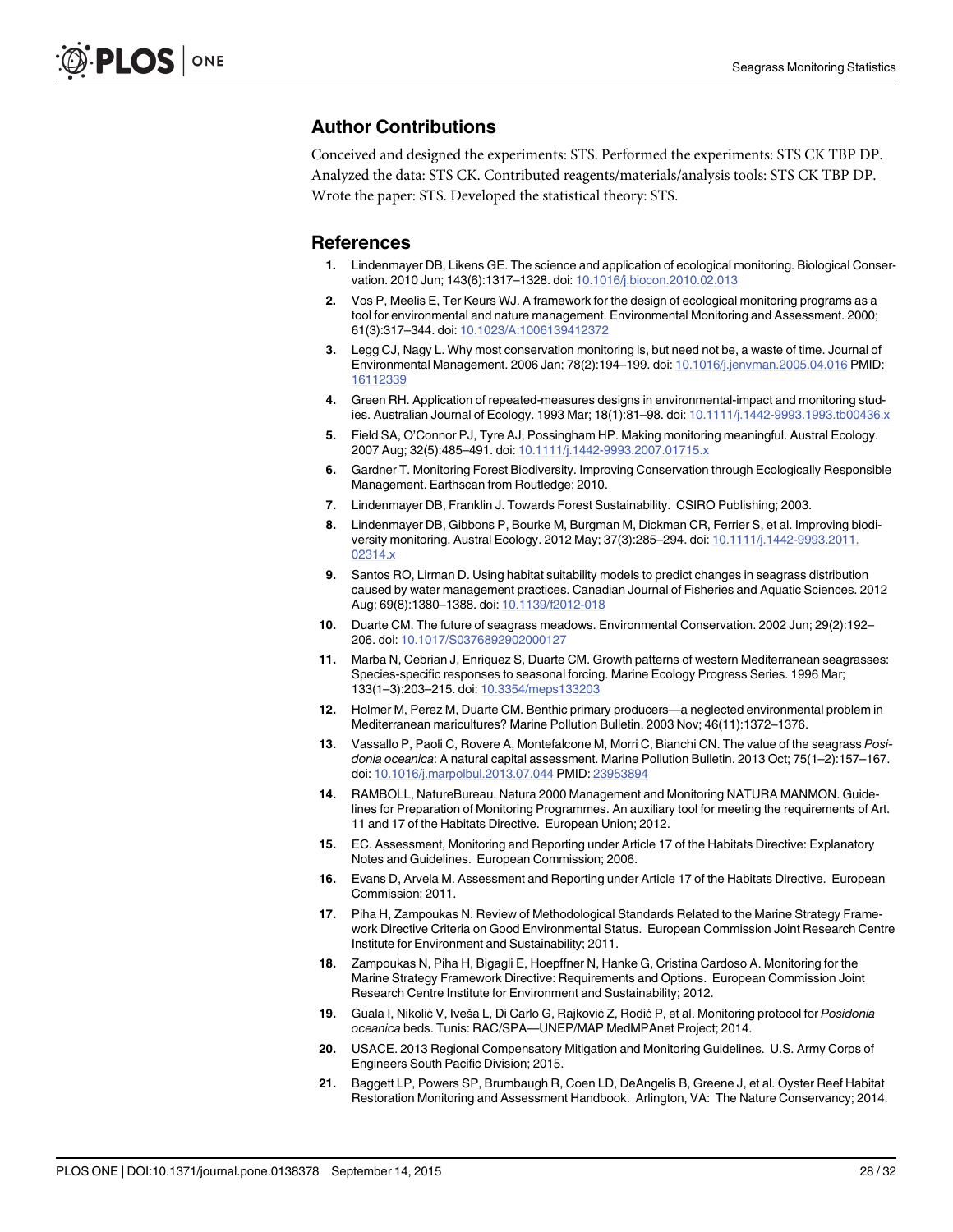- <span id="page-28-0"></span>22. Fonseca MS, Kenworth WJ, Thayer GW. Guidelines for the Conservation and Restoration of Seagrasses in the United States and Adjacent Waters. NOAA; 1998.
- [23.](#page-2-0) SFWMD. Environmental Monitoring Report Guidelines. South Florida Water Management District Environmental Resource Regulation Department; 2007.
- [24.](#page-2-0) McKenzie LJ, Campbell SJ, Roder CA. Seagrass-Watch: Manual for Mapping & Monitoring Seagrass Resources by Community (Citizen) Volunteers. Cairns, Australia: Queensland Australia Department of Primary Industries, Northern Fisheries Centre;.
- 25. McKenzie LJ, Smith N, Johns L, Yoshida R, Coles R. Development of Wet Tropics WQIP Elements— Seagrass Monitoring. A report to Terrain NRM, Innisfail. James Cook University, Cairns, Australia: Centre for Tropical Water and Aquatic Ecosystem Research (TropWATER); 2014.
- [26.](#page-2-0) McKenzie LJ, Unsworth R, Waycott M. Reef Rescue Marine Monitoring Program Intertidal Seagrass Annual Report for the Sampling Period 1st September 2009 to 31st May 2010. Cairns, Australia: Fisheries Queensland; 2010.
- [27.](#page-2-0) Lindenmayer D, Gibbons P. Can we make biodiversity monitoring happen in Australia? Moving beyond "it's the thought that counts". Biodiversity monitoring in Australia. 2012;p. 193–201.
- [28.](#page-2-0) Pergent-Martini C, Leoni V, Pasqualini V, Ardizzone GD, Balestri E, Bedini R, et al. Descriptors of Posidonia oceanica meadows: Use and application. Ecological Indicators. 2005 Aug; 5(3):213–230. doi: [10.1016/j.ecolind.2005.02.004](http://dx.doi.org/10.1016/j.ecolind.2005.02.004)
- [29.](#page-6-0) Lopez y Royo C, Pergent G, Pergent-Martini C, Casazza G. Seagrass (Posidonia oceanica) monitoring in western Mediterranean: implications for management and conservation. Environmental monitoring and assessment. 2010 Dec; 171(1–4):365–80. doi: [10.1007/s10661-009-1284-z](http://dx.doi.org/10.1007/s10661-009-1284-z) PMID: [20091345](http://www.ncbi.nlm.nih.gov/pubmed/20091345)
- [30.](#page-2-0) Marba N, Krause-Jensen D, Alcoverro T, Birk S, Pedersen A, Neto JM, et al. Diversity of European seagrass indicators: patterns within and across regions. Hydrobiologia. 2013 Mar; 704(1):265–278. doi: [10.1007/s10750-012-1403-7](http://dx.doi.org/10.1007/s10750-012-1403-7)
- [31.](#page-2-0) Montefalcone M. Ecosystem health assessment using the Mediterranean seagrass Posidonia oceanica: A review. Ecological Indicators. 2009 Jul; 9(4):595–604. doi: [10.1016/j.ecolind.2008.09.013](http://dx.doi.org/10.1016/j.ecolind.2008.09.013)
- [32.](#page-2-0) Marba N, Diaz-Almela E, Duarte CM. Mediterranean seagrass (Posidonia oceanica) loss between 1842 and 2009. Biological Conservation. 2014 Aug; 176:183–190. doi: [10.1016/j.biocon.2014.05.024](http://dx.doi.org/10.1016/j.biocon.2014.05.024)
- [33.](#page-3-0) Foody GM. Status of land cover classification accuracy assessment. Remote Sensing of Environment. 2002 Apr; 80(1):PII S0034-4257(01)00295-4. doi: [10.1016/S0034-4257\(01\)00295-4](http://dx.doi.org/10.1016/S0034-4257(01)00295-4)
- [34.](#page-3-0) Puhr K, Schultz S, Pikelj K, Petricioli D, Bakran-Petricioli T. The performance, application and integration of various seabed classification systems suitable for mapping Posidonia oceanica (L.) Delile meadows. Science of the Total Environment. 2014 Feb; 470:364–378. doi: [10.1016/j.scitotenv.2013.](http://dx.doi.org/10.1016/j.scitotenv.2013.09.103) [09.103](http://dx.doi.org/10.1016/j.scitotenv.2013.09.103) PMID: [24157476](http://www.ncbi.nlm.nih.gov/pubmed/24157476)
- [35.](#page-3-0) Jordan A, Lawler M, Halley V, Barrett N. Seabed habitat mapping in the Kent Group of islands and its role in marine protected area planning. Aquatic Conservation-marine and Freshwater Ecosystems. 2005 Jan; 15(1):51–70. doi: [10.1002/aqc.657](http://dx.doi.org/10.1002/aqc.657)
- [36.](#page-3-0) Montefalcone M, Rovere A, Parravicini V, Albertelli G, Morri C, Bianchi CN. Evaluating change in seagrass meadows: A time-framed comparison of Side Scan Sonar maps. Aquatic Botany. 2013 Jan; 104:204–212. doi: [10.1016/j.aquabot.2011.05.009](http://dx.doi.org/10.1016/j.aquabot.2011.05.009)
- [37.](#page-3-0) Di Maida G, Tomasello A, Luzzu F, Scannavino A, Pirrotta M, Orestano C, et al. Discriminating between Posidonia oceanica meadows and sand substratum using multibeam sonar. Ices Journal of Marine Science. 2011 Jan; 68(1):12–19. doi: [10.1093/icesjms/fsq130](http://dx.doi.org/10.1093/icesjms/fsq130)
- [38.](#page-3-0) De Falco G, Tonielli R, Di Martino G, Innangi S, Simeone S, Parnum IM. Relationships between multibeam backscatter, sediment grain size and Posidonia oceanica seagrass distribution. Continental Shelf Research. 2010 Oct; 30(18):1941–1950. doi: [10.1016/j.csr.2010.09.006](http://dx.doi.org/10.1016/j.csr.2010.09.006)
- [39.](#page-3-0) Bonacorsi M, Pergent-Martini C, Breand N, Pergent G. Is Posidonia oceanica regression a general feature in the Mediterranean Sea? Mediterranean Marine Science. 2013 Jun; 14(1):193–203.
- [40.](#page-3-0) Kendrick GA, Aylward MJ, Hegge BJ, Cambridge ML, Hillman K, Wyllie A, et al. Changes in seagrass coverage in Cockburn Sound, Western Australia between 1967 and 1999. Aquatic Botany. 2002 May; 73(1):PII S0304-3770(02)00005-0. doi: [10.1016/S0304-3770\(02\)00005-0](http://dx.doi.org/10.1016/S0304-3770(02)00005-0)
- [41.](#page-3-0) Matta E, Aiello M, Bresciani M, Gianinetto M, Musanti M, Giardino C. Mapping Posidonia meadow from high spatial resolution images in the Gulf of Oristano (Italy). 2014 IEEE Geoscience and Remote Sensing Symposium (IGARSS) Proceedings. 2014;p. IEEE Geosci. Remote Sens. Soc.
- 42. Borfecchia F, De Cecco L, Martini S, Ceriola G, Bollanos S, Vlachopoulos G, et al. Posidonia oceanica genetic and biometry mapping through high-resolution satellite spectral vegetation indices and seatruth calibration. International Journal of Remote Sensing. 2013 Jul; 34(13):4680–4701. doi: [10.1080/](http://dx.doi.org/10.1080/01431161.2013.781701) [01431161.2013.781701](http://dx.doi.org/10.1080/01431161.2013.781701)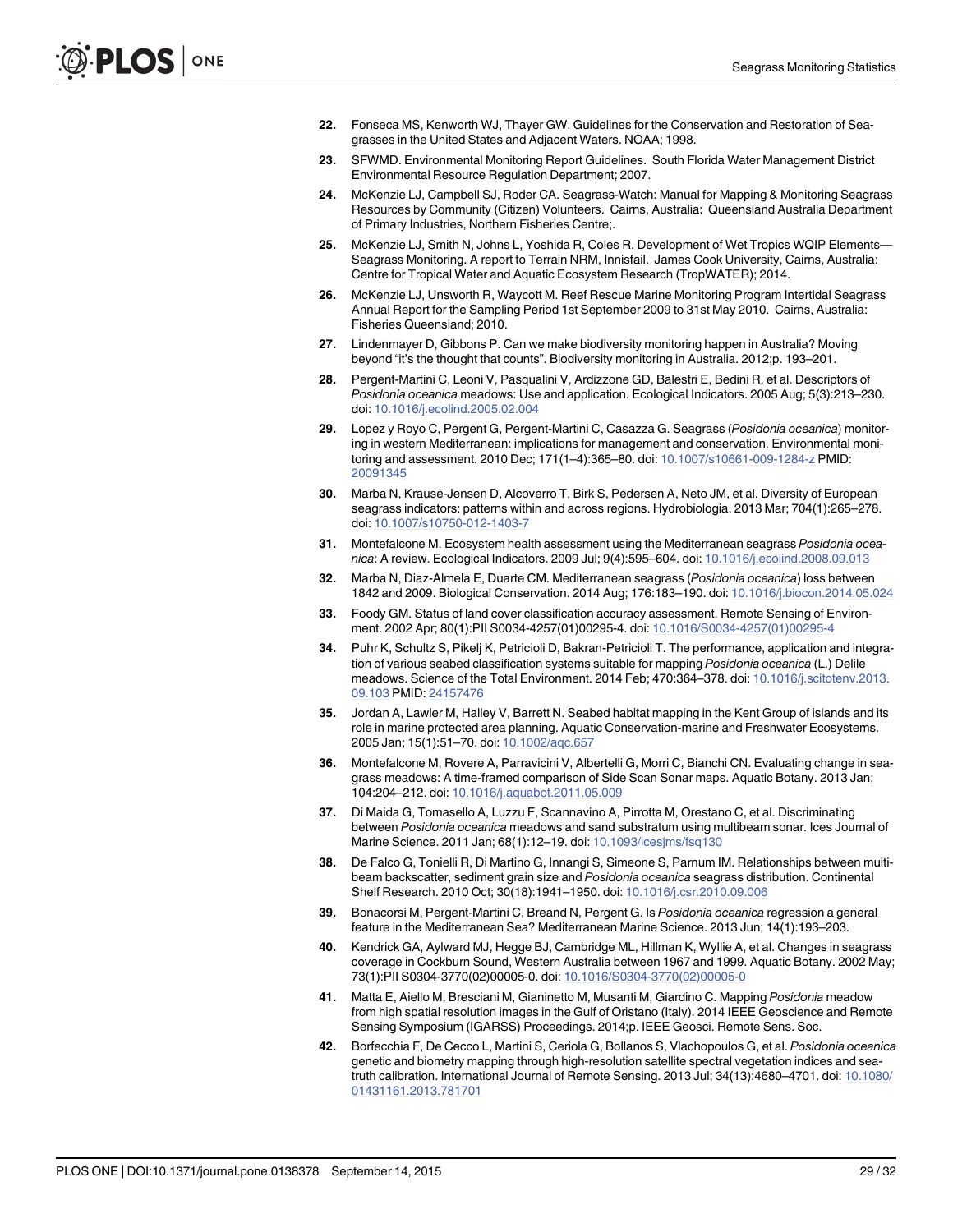- <span id="page-29-0"></span>[43.](#page-3-0) Bakran-Petricioli T, Antonic O, Bukovec D, Petricioli D, Janekovic I, Krizan J, et al. Modelling spatial distribution of the Croatian marine benthic habitats. Ecological Modelling. 2006 Jan; 191(1):96–105. doi: [10.1016/j.ecolmodel.2005.08.014](http://dx.doi.org/10.1016/j.ecolmodel.2005.08.014)
- [44.](#page-3-0) Ardizzone G, Belluscio A, Maiorano L. Long-term change in the structure of a Posidonia oceanica landscape and its reference for a monitoring plan. Marine Ecology-an Evolutionary Perspective. 2006 Dec; 27(4):299-309. doi: [10.1111/j.1439-0485.2006.00128.x](http://dx.doi.org/10.1111/j.1439-0485.2006.00128.x)
- 45. Irving AD, Tanner JE, Gaylard SG. An integrative method for the evaluation, monitoring, and compari-son of seagrass habitat structure. Marine Pollution Bulletin. 2013 Jan; 66(1-2):176-184. doi: [10.1016/](http://dx.doi.org/10.1016/j.marpolbul.2012.10.017) [j.marpolbul.2012.10.017](http://dx.doi.org/10.1016/j.marpolbul.2012.10.017) PMID: [23154140](http://www.ncbi.nlm.nih.gov/pubmed/23154140)
- 46. McDonald JI, Coupland GT, Kendrick GA. Underwater video as a monitoring tool to detect change in seagrass cover. Journal of Environmental Management. 2006 Jul; 80(2):148-155. doi: [10.1016/j.](http://dx.doi.org/10.1016/j.jenvman.2005.08.021) [jenvman.2005.08.021](http://dx.doi.org/10.1016/j.jenvman.2005.08.021) PMID: [16359777](http://www.ncbi.nlm.nih.gov/pubmed/16359777)
- 47. Norris JG, Wyllie-Echeverria S, Mumford T, Bailey A, Turner T. Estimating basal area coverage of subtidal seagrass beds using underwater videography. Aquatic Botany. 1997 Oct; 58(3–4):269–287. doi: [10.1016/S0304-3770\(97\)00040-5](http://dx.doi.org/10.1016/S0304-3770(97)00040-5)
- 48. Ooi JLS, Van Niel KP, Kendrick GA, Holmes KW. Spatial Structure of Seagrass Suggests That Size-Dependent Plant Traits Have a Strong Influence on the Distribution and Maintenance of Tropical Multispecies Meadows. Plos One. 2014 Jan; 9(1):e86782. doi: [10.1371/journal.pone.0086782](http://dx.doi.org/10.1371/journal.pone.0086782) PMID: [24497978](http://www.ncbi.nlm.nih.gov/pubmed/24497978)
- [49.](#page-10-0) Schultz ST. Seagrass monitoring by underwater videography: Disturbance regimes, sampling design, and statistical power. Aquatic Botany. 2008 Apr; 88(3):228–238. doi: [10.1016/j.aquabot.2007.10.009](http://dx.doi.org/10.1016/j.aquabot.2007.10.009)
- [50.](#page-22-0) Schultz ST, Kruschel C, Mokos M. Boat-based videographic monitoring of an Adriatic lagoon indicates increase in seagrass cover associated with sediment deposition. Aquatic Botany. 2011 Aug; 95(2): 117–123. doi: [10.1016/j.aquabot.2011.04.004](http://dx.doi.org/10.1016/j.aquabot.2011.04.004)
- [51.](#page-3-0) Somaschini A, Martini N, Gravina MF, Belluscio A, Corsi F, Ardizzone GD. Characterization and cartography of some Mediterranean soft-bottom benthic communities (Ligurian Sea, Italy). Scientia Marina. 1998 Mar; 62(1–2):27–36.
- [52.](#page-3-0) Vandermeulen H. Bay-scale assessment of eelgrass beds using sidescan and video. Helgoland Marine Research. 2014 Dec; 68(4):559–569. doi: [10.1007/s10152-014-0412-5](http://dx.doi.org/10.1007/s10152-014-0412-5)
- [53.](#page-3-0) Lirman D, Deangelo G, Serafy JE, Hazra A, Hazra DS, Brown A. Geospatial video monitoring of nearshore benthic habitats of western Biscayne Bay (Florida) using the shallow-water positioning system (SWaPS). Journal of Coastal Research. 2008 Jan; 24(1A):135–145. doi: [10.2112/04-0428.1](http://dx.doi.org/10.2112/04-0428.1)
- [54.](#page-3-0) Zawada DG, Thompson PR, Butcher J. A new towed platform for the unobtrusive surveying of benthic habitats and organisms. Revista De Biologia Tropical. 2008 May; 56:51–63.
- [55.](#page-3-0) Borg JA, Micallef MA, Schembri PJ. Spatio-temporal variation in the structure of a deep water Posidonia oceanica meadow assessed using non-destructive techniques. Marine Ecology-an Evolutionary Perspective. 2006 Dec; 27(4):320–327. doi: [10.1111/j.1439-0485.2006.00085.x](http://dx.doi.org/10.1111/j.1439-0485.2006.00085.x)
- [56.](#page-21-0) Boudouresque CF, Charbonel E, Meinesz A, Pergent G, Pergent-Martini C, Cadiou G, et al. A monitoring network based on the seagrass Posidonia oceanica in the northwestern Mediterranean Sea. Biologia Marina Mediterranea. 2000; 7:328–331.
- [57.](#page-3-0) Boudouresque C, Bernard G, Bonhomme P, Carbonnel E, Diviacco G, Meinesz A, et al. Protection and conservation of Posidonia oceanica meadows. Monaco: Ramoge; 2012.
- 58. Sandulli R, Bianchi CN, Cocito S, Morri C, Peirano A, Sgorbini S. An experience of "balisage" in monitoring the effects of the Haven oil spill on some Ligurian Posidonia oceanica meadows. Oebalia. 1998;(24: ):3–15.
- [59.](#page-3-0) Short FT, Coles R, Fortes MD, Victor S, Salik M, Isnain I, et al. Monitoring in the Western Pacific region shows evidence of seagrass decline in line with global trends. Marine Pollution Bulletin. 2014 Jun; 83(2):408–416. doi: [10.1016/j.marpolbul.2014.03.036](http://dx.doi.org/10.1016/j.marpolbul.2014.03.036) PMID: [24746094](http://www.ncbi.nlm.nih.gov/pubmed/24746094)
- [60.](#page-4-0) Fairweather PG. Statistical Power and Design Requirements For Environmental Monitoring. Australian Journal of Marine and Freshwater Research. 1991; 42(5):555–567. doi: [10.1071/MF9910555](http://dx.doi.org/10.1071/MF9910555)
- [61.](#page-4-0) Gerrodette T. A Power Analysis For Detecting Trends. Ecology. 1987 Oct; 68(5):1364–1372. doi: [10.](http://dx.doi.org/10.2307/1939220) [2307/1939220](http://dx.doi.org/10.2307/1939220)
- [62.](#page-4-0) Field SA, Tyre AJ, Jonzen N, Rhodes JR, Possingham HP. Minimizing the cost of environmental management decisions by optimizing statistical thresholds. Ecology Letters. 2004 Aug; 7(8):669–675. doi: [10.1111/j.1461-0248.2004.00625.x](http://dx.doi.org/10.1111/j.1461-0248.2004.00625.x)
- [63.](#page-4-0) Field SA, Tyre AJ, Possingham HP. Optimizing allocation of monitoring effort under economic and observational constraints. Journal of Wildlife Management. 2005 Apr; 69(2):473–482. doi: [10.2193/](http://dx.doi.org/10.2193/0022-541X(2005)069%5B0473:OAOMEU%5D2.0.CO;2) [0022-541X\(2005\)069%5B0473:OAOMEU%5D2.0.CO;2](http://dx.doi.org/10.2193/0022-541X(2005)069%5B0473:OAOMEU%5D2.0.CO;2)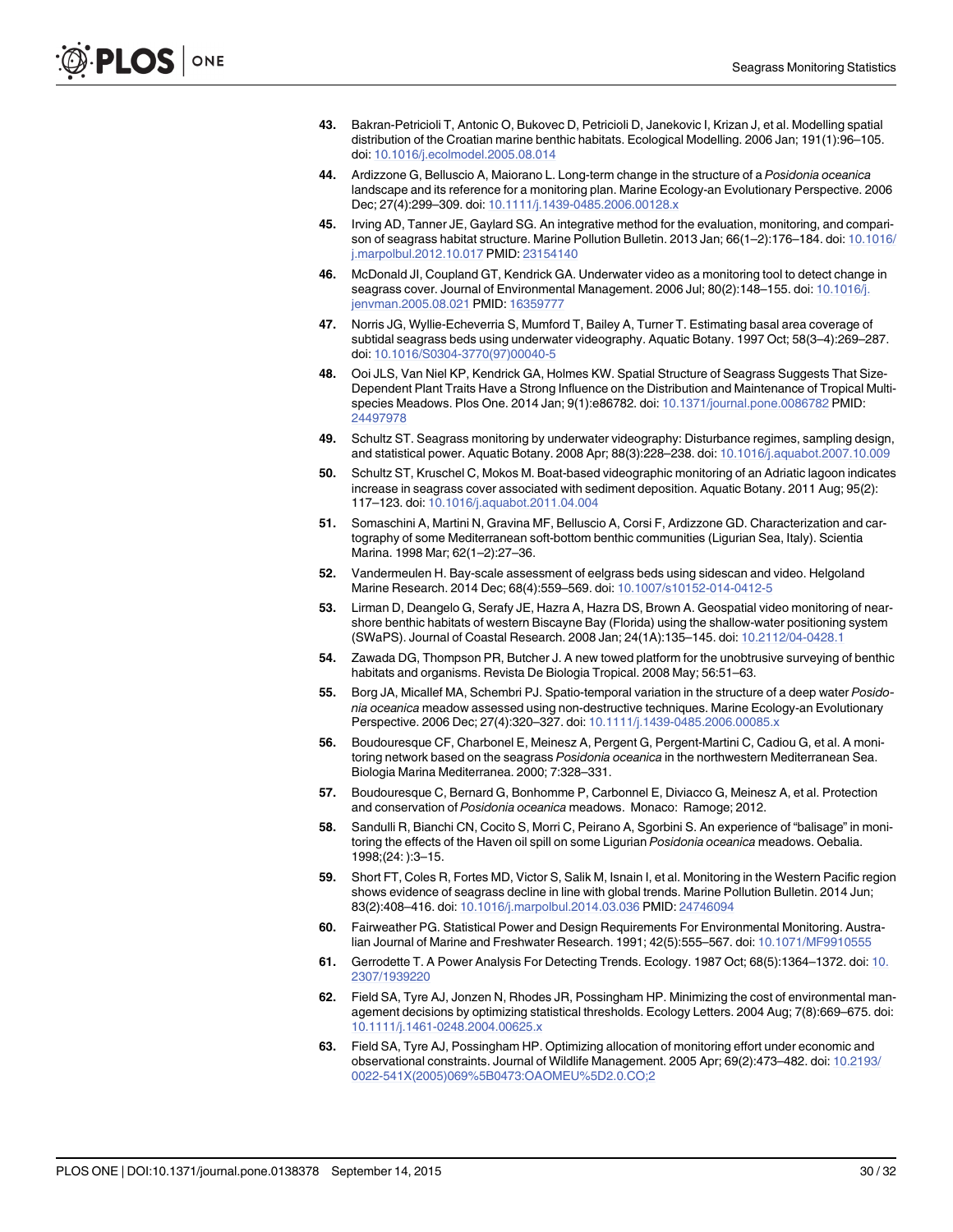- <span id="page-30-0"></span>64. Fox DR. Environmental power analysis—a new perspective. Environmetrics. 2001 Aug; 12(5):437–449. doi: [10.1002/env.470](http://dx.doi.org/10.1002/env.470)
- 65. Gerrodette T. Inference without significance: measuring support for hypotheses rather than rejecting them. Marine Ecology-an Evolutionary Perspective. 2011 Sep; 32(3):404–418. doi: [10.1111/j.1439-](http://dx.doi.org/10.1111/j.1439-0485.2011.00466.x) [0485.2011.00466.x](http://dx.doi.org/10.1111/j.1439-0485.2011.00466.x)
- 66. Gerrodette T, Dayton PK, Macinko S, Fogarty MJ. Precautionary management of marine fisheries: Moving beyond burden of proof. Bulletin of Marine Science. 2002 Mar; 70(2):657–668.
- [67.](#page-4-0) Wade PR. Bayesian methods in conservation biology. Conservation Biology. 2000 Oct; 14(5): 1308–1316. doi: [10.1046/j.1523-1739.2000.99415.x](http://dx.doi.org/10.1046/j.1523-1739.2000.99415.x)
- [68.](#page-5-0) R Core Team. R: A Language and Environment for Statistical Computing. Vienna, Austria; 2013. Available from: <http://www.R-project.org/>.
- [69.](#page-5-0) Zar JH. Biostatistical Analysis. 5th ed. Pearson; 2010.
- [70.](#page-6-0) Pergent G, Pergent-Martini C, Boudouresque C. Utilisation de l'herbier a Posidonia oceanica comme indicateur biologique de la qualite du mulieu littoral en mediterranee: Etat des connaissances. Mesogee. 1995; 54:3–27.
- [71.](#page-10-0) Foody GM. Assessing the accuracy of land cover change with imperfect ground reference data. Remote Sensing of Environment. 2010 Oct; 114(10):2271–2285. doi: [10.1016/j.rse.2010.05.003](http://dx.doi.org/10.1016/j.rse.2010.05.003)
- [72.](#page-14-0) Stuart A, Ord K. Kendall's Advanced Theory of Statistics. vol. 1. 6th ed. London: Arnold; 1998.
- [73.](#page-20-0) Guala I, Di Carlo G, Jakl Z. Monitoring of Posidonia oceanica meadows in Croatian Protected Areas. Association Sunce; 2012.
- 74. Borg JA, Rowden AA, Attrill MJ, Schembri PJ, Jones MB. Occurrence and distribution of different bed types of seagrass Posidonia oceanica around the Maltese Islands. Mediterranean Marine Science. 2009 Dec; 10(2):45–61. doi: [10.12681/mms.108](http://dx.doi.org/10.12681/mms.108)
- [75.](#page-20-0) Guala I, Iveša L, Krstinić P, Šijan M, Prvan M, Žuljevic A, et al. Monitoring activities by applying National Monitoring Protocol for Posidonia oceanica in marine areas of Primorje and Gorski Kotar County (Croatia). Oristano: International Marine Centre; 2014.
- [76.](#page-22-0) Zapata-Ramirez PA, Scaradozzi D, Sorbi L, Palma M, Pantaleo U, Ponti M, et al. Innovative study methods for the Mediterranean coralligenous habitats. Advances in Oceanography and Limnology. 2014; 4(2):102–19. doi: [10.1080/19475721.2013.849758](http://dx.doi.org/10.1080/19475721.2013.849758)
- [77.](#page-22-0) De Falco G, Ferrari S, Cancemi G, Baroli M. Relationship between sediment distribution and Posidonia oceanica seagrass. Geo-marine Letters. 2000 Jul; 20(1):50–57. doi: [10.1007/s003670000030](http://dx.doi.org/10.1007/s003670000030)
- [78.](#page-22-0) Mallet D, Pelletier D. Underwater video techniques for observing coastal marine biodiversity: A review of sixty years of publications (1952–2012). Fisheries Research. 2014 Jun; 154:44–62. doi: [10.1016/j.](http://dx.doi.org/10.1016/j.fishres.2014.01.019) [fishres.2014.01.019](http://dx.doi.org/10.1016/j.fishres.2014.01.019)
- [79.](#page-23-0) Gaeckle JL, Dowty P, Berry H, Ferrier L. Puget Sound Submerged Vegetation Monitoring Project 2009 Report. Washington State USA Department of Natural Resources; 2011.
- [80.](#page-23-0) Ball D, Blake S. Shallow habitat mapping in Victorian Marine National Parks and Sanctuaries. Volume 2: Eastern Victoria. Parks Victoria Technical Series. 2007; 37:i–vi.
- [81.](#page-23-0) Stevens T, Connolly RM. Testing the utility of abiotic surrogates for marine habitat mapping at scales relevant to management. Biological Conservation. 2004 Oct; 119(3):351–362. doi: [10.1016/j.biocon.](http://dx.doi.org/10.1016/j.biocon.2003.12.001) [2003.12.001](http://dx.doi.org/10.1016/j.biocon.2003.12.001)
- [82.](#page-23-0) Stevens T, Connolly RM. Local-scale mapping of benthic habitats to assess representation in a marine protected area. Marine and Freshwater Research. 2005; 56(1):111–123. doi: [10.1071/](http://dx.doi.org/10.1071/MF04233) [MF04233](http://dx.doi.org/10.1071/MF04233)
- [83.](#page-23-0) Kendall MS, Jensen OP, Alexander C, Field D, McFall G, Bohne R, et al. Benthic mapping using sonar, video transects, and an innovative approach to accuracy assessment: a characterization of bottom features in the Georgia Bight. Journal of Coastal Research. 2005;p. 1154–1165. doi: [10.2112/](http://dx.doi.org/10.2112/03-0101R.1) [03-0101R.1](http://dx.doi.org/10.2112/03-0101R.1)
- 84. Ehrhold A, Hamon D, Guillaumont B. The REBENT monitoring network, a spatially integrated, acoustic approach to surveying nearshore macrobenthic habitats: application to the Bay of Concarneau (South Brittany, France). ICES Journal of Marine Science: Journal du Conseil. 2006; 63(9):1604–1615. doi: [10.1016/j.icesjms.2006.06.010](http://dx.doi.org/10.1016/j.icesjms.2006.06.010)
- 85. Ierodiaconou D, Monk J, Rattray A, Laurenson L, Versace V. Comparison of automated classification techniques for predicting benthic biological communities using hydroacoustics and video observations. Continental Shelf Research. 2011; 31(2):S28–S38. doi: [10.1016/j.csr.2010.01.012](http://dx.doi.org/10.1016/j.csr.2010.01.012)
- [86.](#page-23-0) Grizzle RE, Brodeur MA, Abeels HA, Greene JK. Bottom habitat mapping using towed underwater videography: subtidal oyster reefs as an example application. Journal of Coastal Research. 2008;p. 103–109. doi: [10.2112/06-0672.1](http://dx.doi.org/10.2112/06-0672.1)